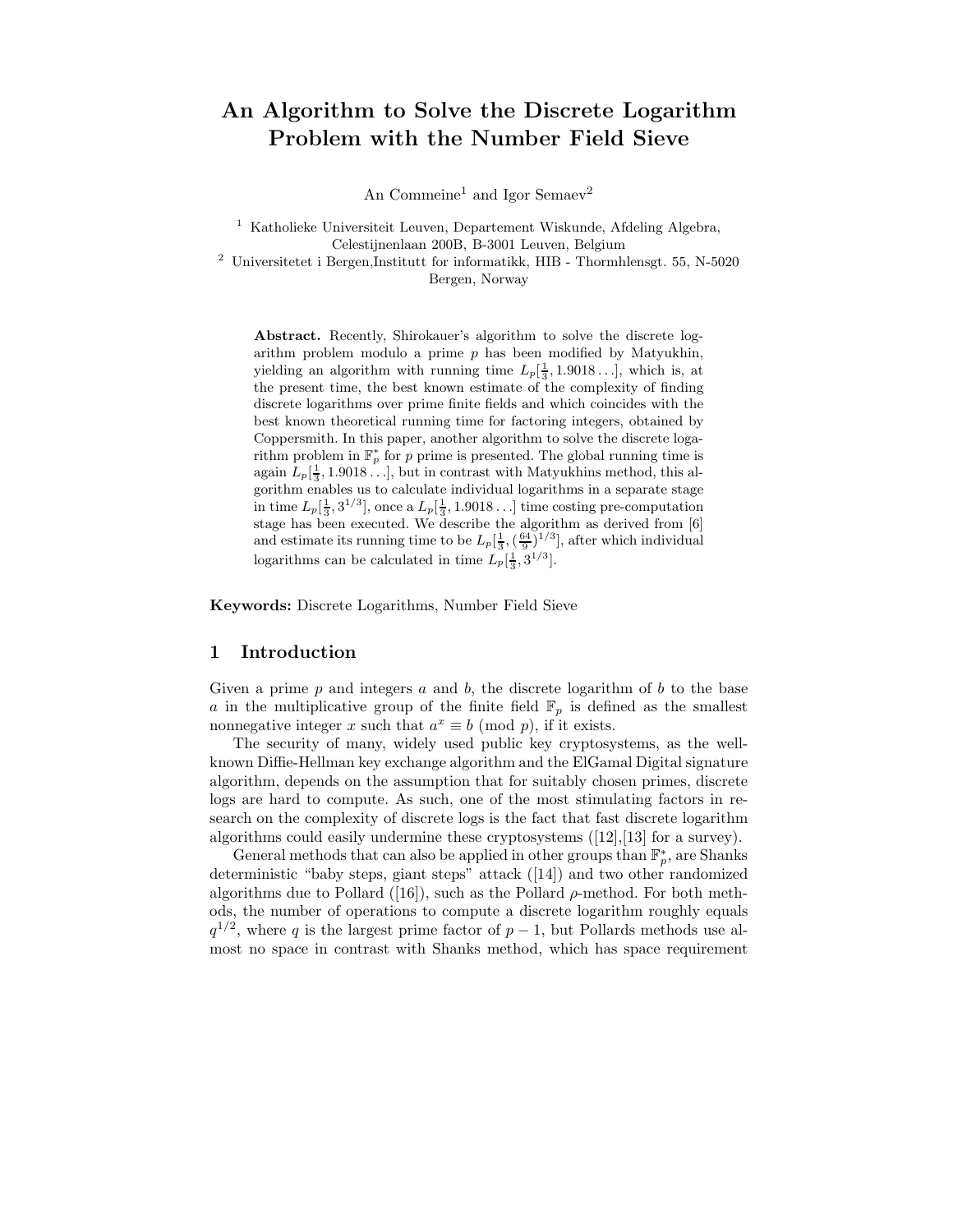$q^{1/2}$ . Moreover, the Pollard  $\rho$ -method was parallelized in 1993 by van Oorschot and Wiener ([23]) in such a way that the expected number of steps that each processor performs to obtain a discrete logarithm is about  $q^{1/2}/t$ , where t is the number of processors. These attacks have an exponential worst case complexity, since the largest prime factor of  $p - 1$  can be almost as large as p.

Making use of additional knowledge of the underlying group, index calculus methods, based on an idea of Kraitchik ([11]), provide subexponential algorithms. These methods typically consist of three phases: generating relations, solving equations and computing individual logarithms using the results of the first two steps. The first two steps, called the pre-computation stage, determine the running time of the algorithm. Once the pre-computation stage is finished for a prime  $p$ , individual logarithms modulo that prime can be computed more efficiently. Running time bounds of the earliest index calculus algorithms are of the form  $L_p\left[\frac{1}{2}, c\right]$  for some constant  $c > 0$ . Large c however yield impractical algorithms, so many researchers tried to lower this value  $c$  during 1970s and 1980s ([11],[14] for references). Both the Linear Sieve Method and the Gaussian Integer Method ([4]), where the use of an imaginary quadratic number field was introduced, achieved the value  $c = 1$ . In 1998, work on the latter allowed Joux and Lercier to compute discrete logs modulo a 90-digit prime number in [6]. The asymptotic running time bound with  $c = 1$  was a record value for a long time.

Speeding up the pre-computation stage was possible due to advances in linear algebra, namely solving sparse systems with  $n$  unknowns in not much more than  $n^2$  steps ([15]). This is achieved by the Wiedemann algorithm ([24]), based on the Berlekamp-Massey algorithm and the Cayley-Hamilton theorem and, by adaptations of the finite field version of Lanczos and conjugate gradient algorithms  $([4],[14])$ , that can be combined with structured Gauss Elimination  $([14])$ .

In 1988, Pollard found a new approach for factoring integers. This technique was developed into the special number field sieve by Hendrik Lenstra. It factors integers of special forms in time  $L_N[\frac{1}{3}, c]$  with  $c = (\frac{32}{9})^{1/3} = 1.5262...$ , where N is the number to be factored. Later the method was extended to factor arbitrary integers in time  $L_N[\frac{1}{3}, c]$  with  $c = (\frac{64}{9})^{1/3} = 1.9229...$  in the general number field sieve, that arose through a collaboration of several researchers ([8] for details). The value of c was improved to  $c = 1.9018...$  by Coppersmith in [3].

The general number field sieve was adapted to the computation of discrete logs modulo a prime by Gordon in [5] in 1992. He obtained running time  $L_p\left[\frac{1}{3}, c\right]$  with  $c = 2.0800...$  The value of c was lowered by Shirokauer in [19] to  $c = (\frac{64}{9})^{1/3} = 1.9229...$  in 1993. Adapting this algorithm following the ideas of Coppersmith, Matyukhin in [10] achieved the same constant as Coppersmith in [3], thus  $c = 1.9018...$ . With the latter two algorithms however, it's impossible to efficiently compute individual logarithms, since the linear algebra must be redone for every new logarithm. For special prime numbers, this deficiency was overcome by Semaev in [21], moreover yielding a running time of  $L_p\left[\frac{1}{3},\left(\frac{32}{9}\right)^{1/3}\right]$  and  $L_p\left[\frac{1}{3},\frac{1+2\sqrt{2}}{18^{1/3}}\right] = L_p\left[\frac{1}{3},1.4608\ldots\right]$  for an individual logarithm. Joux and Lercier were able to separate the pre-computation stage and the computation of individual logarithms for primes lacking any special structure in [6],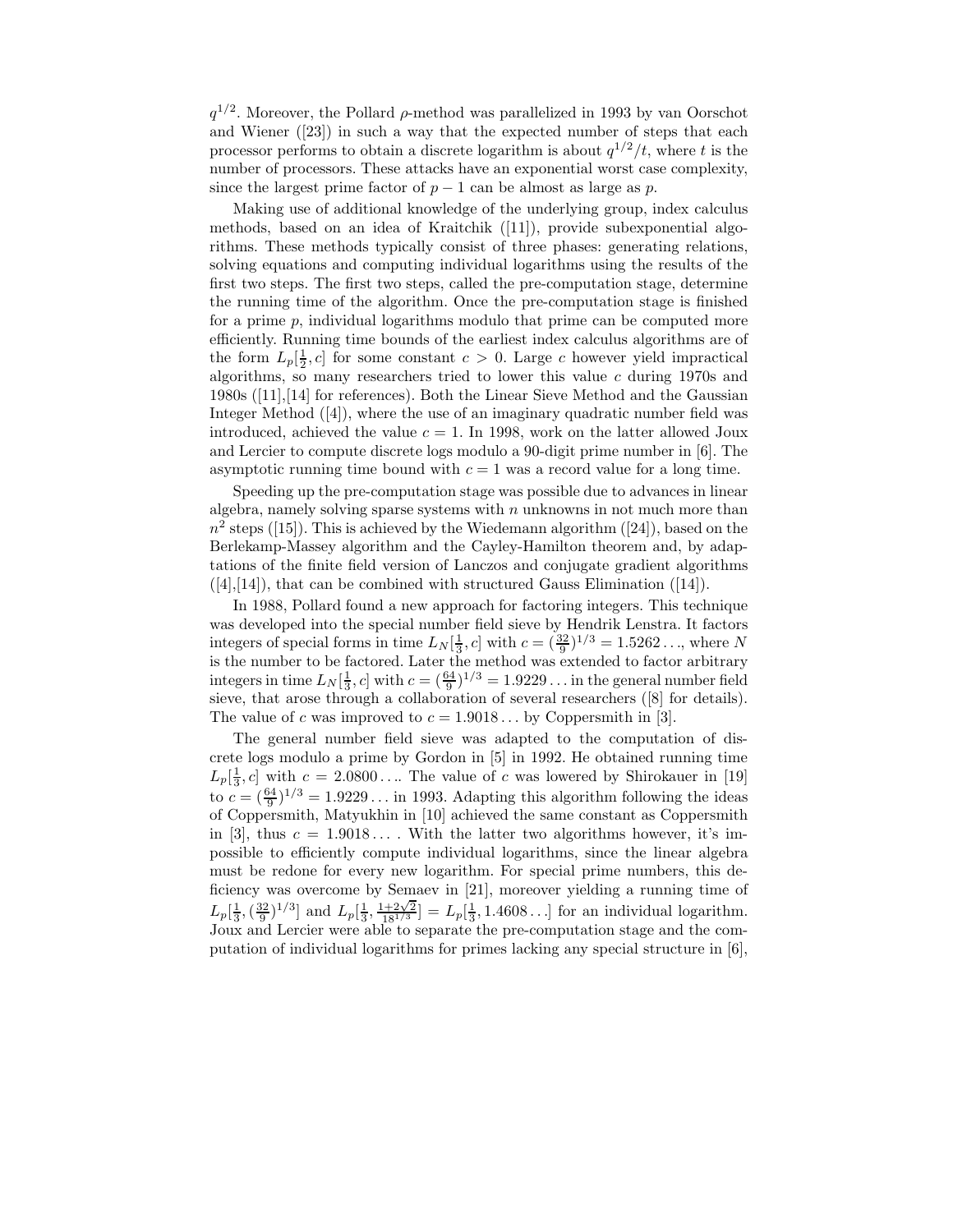which formed the base of their computation of discrete logs modulo a 130-digits prime, the current record for general primes ([7]). Since their objective was to describe the main ideas behind their C-implementation, they didn't write down the actual algorithm they used to compute individual logarithms nor performed an asymptotic time analysis however.

To achieve a separate individual logarithm stage, we adapt the method in [6] for the pre-computation part and modify the individual logarithm algorithm of [21]. Instead of working with real numbers, we choose to work with a 'logarithmic map' as in [19], though an approach developed in [21] apparently gives the same asymptotic results. The improvements of Coppersmith in [3] are taken into account, to achieve a global running time of  $L_p[\frac{1}{3}, 1.9018\dots]$ . In contrast with Matyukhin however, individual logarithms can be calculated separately in time  $L_p[\frac{1}{3}, 3^{1/3}] = L_p[\frac{1}{3}, 1.44225...]$  after a  $L_p[\frac{1}{3}, 1.9018...]$ -time costing precomputation stage. In order to compare the method in [6] with ours, we give a precise theoretical description of the algorithm as we've understood and built it out of the ideas given in [6]. A running time analysis of this algorithm is performed, using the theoretical settings developed in the analysis of our algorithm. We show that the optimal cost for this algorithm is  $L_p[\frac{1}{3},(\frac{64}{9})^{1/3}]$ , with the possibility to calculate individual logarithms separately in time  $L_p[\frac{1}{3}, 3^{1/3}]$ .

The core idea, which allows us to achieve this running time for the individual logarithm stage, is expressing logarithms of medium-sized prime numbers into logarithms of smaller numbers and the reduction of first degree prime ideals into first degree prime ideals with smaller norm. Inspiration for this was found in [2]. This idea of reducing unknown into known information is also applicable in the one-polynomial variant of the Number Field Sieve, yielding a very similar separate individual logarithm algorithm, again with running time  $L_p[\frac{1}{3}, 3^{1/3}],$ not changing the pre-computation time of  $L_p\left[\frac{1}{3},\left(\frac{64}{9}\right)^{1/3}\right]$ . (The most expensive reduction will take more time in this setting however; see Remark, Section 4.2.)

We want to remark that running times of all recent algorithms of the form  $L_p[\frac{1}{3}, c]$ , as the one presented in this paper, are based on heuristic assumptions. There's no proof that they'll run fast. It's possible to obtain rigorous probabilistic algorithms, with running time bounded by  $L_p[\frac{1}{2}, c]$  with high probability ([18]).

# 2 Preliminaries

**Definition 1.** An integer n is B-smooth if and only if  $q \leq B$  for all (natural) prime numbers q that divide n.

When assessing a running time analysis of the algorithm, we make use of the complexity-function

$$
L_p[t,s] = e^{s(1+o(1))(\ln p)^t(\ln \ln p)^{1-t}},
$$

where  $o(1)$  denotes a function tending to 0 as  $p \to \infty$ . The expression  $o(1)$  in the exponent hides a lot: this notation is meant as a first order approximation to the real computational complexity.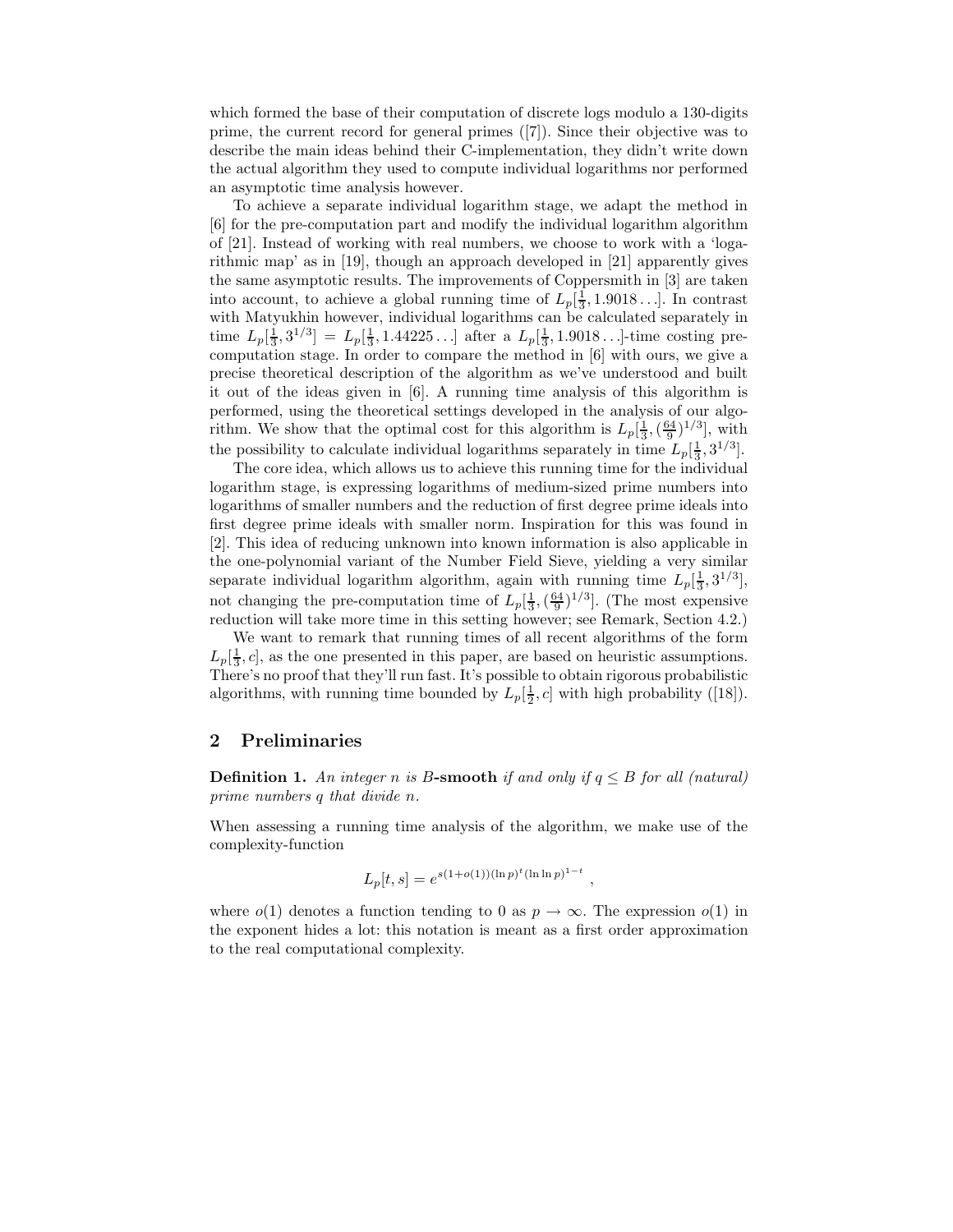The following theorem gives an estimation of the probability that a number smaller or equal to  $x$  is  $y$ -smooth in terms of the above complexity function.

**Theorem 1.** Let  $0 < y_1 < x_1 \leq 1$  and  $y_2, x_2 > 0$ . Let  $x = L_p[x_1, x_2]$  and  $y = L_p[y_1, y_2], \text{ then}$ 

$$
\frac{\psi(x,y)}{x} = L_p[x_1 - y_1, -\frac{x_2}{y_2}(x_1 - y_1)],
$$

where  $\psi(x, y) =$ the number of natural numbers smaller or equal to x which are y-smooth.

This follows from a more general theorem of Canfield, Erdös and Pomerance: **Theorem 2.** ([1]) If  $x \ge 10$  and  $y > \ln x$ , then it holds that

$$
\psi(x,y) = xu^{-u(1+o(1))} \text{ with } u = \frac{\log x}{\log y},
$$

where the limit implicit in the  $o(1)$  is for  $x \to \infty$ .

We recall some useful results from algebraic number theory. Let  $f = X^d +$  $f_1X^{d-1}+\cdots+f_d$  be a monic, irreducible polynomial of degree d with root  $\alpha$ . We denote the field  $\mathbb{Q}(\alpha) = K$  and  $\vartheta_K$  the ring of algebraic integers of K. Following propositions are useful:

**Proposition 1.** ([21]) If q does not divide  $[\vartheta_K : \mathbb{Z}[\alpha]]$  and

$$
f(X) = \prod_i h_i^{e_i}(X) \text{ in } \mathbb{F}_q[X],
$$

where  $h_i(X)$  are distinct irreducible polynomials in  $\mathbb{F}_q[X]$ , then

$$
q\vartheta_K=\prod_i\mathcal{U}_i^{e_i}\ ,
$$

for distinct prime ideals  $\mathcal{U}_i = h_i(\alpha)\vartheta_K + q\vartheta_K$  in  $\vartheta_K$  and  $Norm(\mathcal{U}_i) = q^{deg \; h_i(X)}$ .

This proposition suggests making a distinction between prime ideals in  $\vartheta_K$ .

**Definition 2.** A prime ideal  $P$  of  $\vartheta_K$  of degree 1 is bad if its norm divides the index  $[\vartheta_K : \mathbb{Z}[\alpha]]$ . All other prime ideals of degree 1 are called good.

Good prime ideals appear in factorizations as mentioned below.

**Proposition 2.** ([21]) If  $a, b \neq 0$  are coprime integers such that

$$
b^d f\left(\frac{a}{b}\right) = a^d + f_1 b a^{d-1} + \dots + f_d b^d
$$

is coprime to  $[\vartheta_K : \mathbb{Z}[\alpha]],$  then

$$
(a-b\alpha)\vartheta_K = \mathcal{U}_1^{l_1} \mathcal{U}_2^{l_2} \dots \mathcal{U}_s^{l_s} ,
$$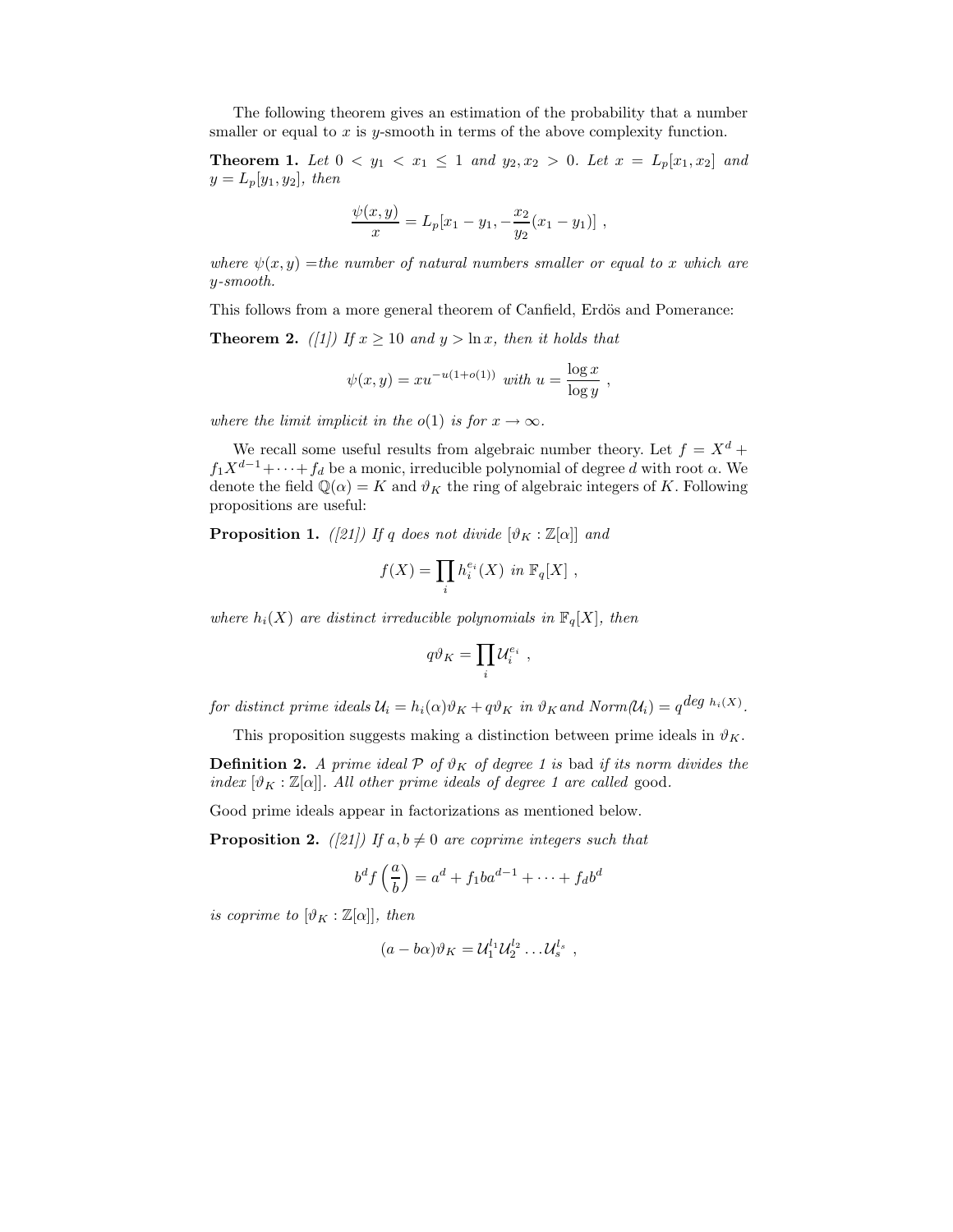where  $U_i$  are distinct good prime ideals of  $\vartheta_K$  for  $i = 1, \ldots, s$  and  $Norm(U_i) = q_i$ for distinct  $q_i$ . Moreover,

$$
|b^df\left(\frac{a}{b}\right)|=\prod_{i=1}^sq_i^{l_i}.
$$

For ease of exposition, suppose  $p - 1 = 2q$  with q a large prime that doesn't ramify in K. Let  $\Gamma_K = \{ \gamma \in \vartheta_K \mid \gcd(\text{Norm}(\gamma), q) = 1 \}.$  We use a map l as in [19]: set  $\epsilon_K = \text{lcm} \{ |(\vartheta_K / Q)^*| | Q \text{ prime ideal in } \vartheta_K \text{ lying above } q \}, \text{ then}$ 

$$
l: \Gamma_K \longrightarrow q\vartheta_K/q^2\vartheta_K
$$
  

$$
\gamma \longmapsto (\gamma^{\epsilon_K} - 1) + q^2\vartheta_K.
$$

Consider  $q\vartheta_K/q^2\vartheta_K$  as a  $\mathbb{Z}/q\mathbb{Z}$ -vectorspace. We generate a sequence of length a little more than the unity rank of  $\vartheta_K$  of random units  $u \in \vartheta_K^*$  and calculate the images  $l(u)$ . The linear independent vectors amongst these images  $l(u)$  span the subspace  $l(\vartheta_K^*) \subseteq q\vartheta_K/q^2\vartheta_K$  with high probability. Assume they form a basis  ${qb_j + q^2 \vartheta_K \mid j = 1, \ldots, t_K}$  of  $l(\vartheta_K^*)$ . Expand this basis to a basis  ${qb_j + q^2 \vartheta_K \mid k}$  $j = 1, \ldots, d$  of the whole  $\mathbb{Z}/q\mathbb{Z}$ -vectorspace  $q\vartheta_K/q^2\vartheta_K$ . Denote

$$
\lambda_{K,j}: \Gamma_K \longrightarrow \mathbb{Z}/q\mathbb{Z} \atop \gamma \longmapsto \lambda_{K,j}(\gamma)
$$

such that  $l(\gamma) = \sum_{j=1}^{d} \lambda_{K,j}(\gamma) (qb_j + q^2 \vartheta_K)$ . Remark that  $l(\gamma \gamma') = l(\gamma) + l(\gamma')$ , such that  $\lambda_{K,j}(\gamma\gamma') = \lambda_{K,j}(\gamma) + \lambda_{K,j}(\gamma')$  for  $j = 1, \ldots, d$ .

The largest contribution to the time needed for the practical determination of all  $\lambda_{K,j}(\gamma)$  for  $\gamma \in \Gamma_K$ , comes from the exponentiation to the power  $\epsilon_K < q^d$ in the ring  $\mathbb{Z}[X]/(f, q^2)$ , costing  $O(d^3 \ln^3 p)$  bit operations.

# 3 The Algorithm

## 3.1 Needs and Assumptions

Choose two natural numbers  $d = \delta(1+o(1)) (\ln p / \ln \ln p)^{1/3}$  and  $m = p^{(1+o(1))/d}$ , both depending on p, where the limit implicit in the  $o(1)$  is for  $p \to \infty$ . The parameter  $\delta$  will be defined later. Suppose f is an irreducible polynomial of degree d with coefficients bounded by m, such that  $f(m) \equiv 0 \mod p$ , obtained as in the Number Field Sieve setting (NFS). Remark that use of polynomials as in [6], namely a degree  $d+1$ -polynomial with small coefficients and having a root  $\mu$  modulo  $p$  and a degree d-polynomial with the same root  $\mu$  modulo  $p$ , having coefficients of the order  $p^{1/(d+1)}$ , is thought of giving the best practical results.

For simplicity, we assume  $f = f_0$  to be monic. We work with polynomials

$$
f_i(X) = f_0(X) + i(X - m)
$$
 for  $i = 1, ..., V$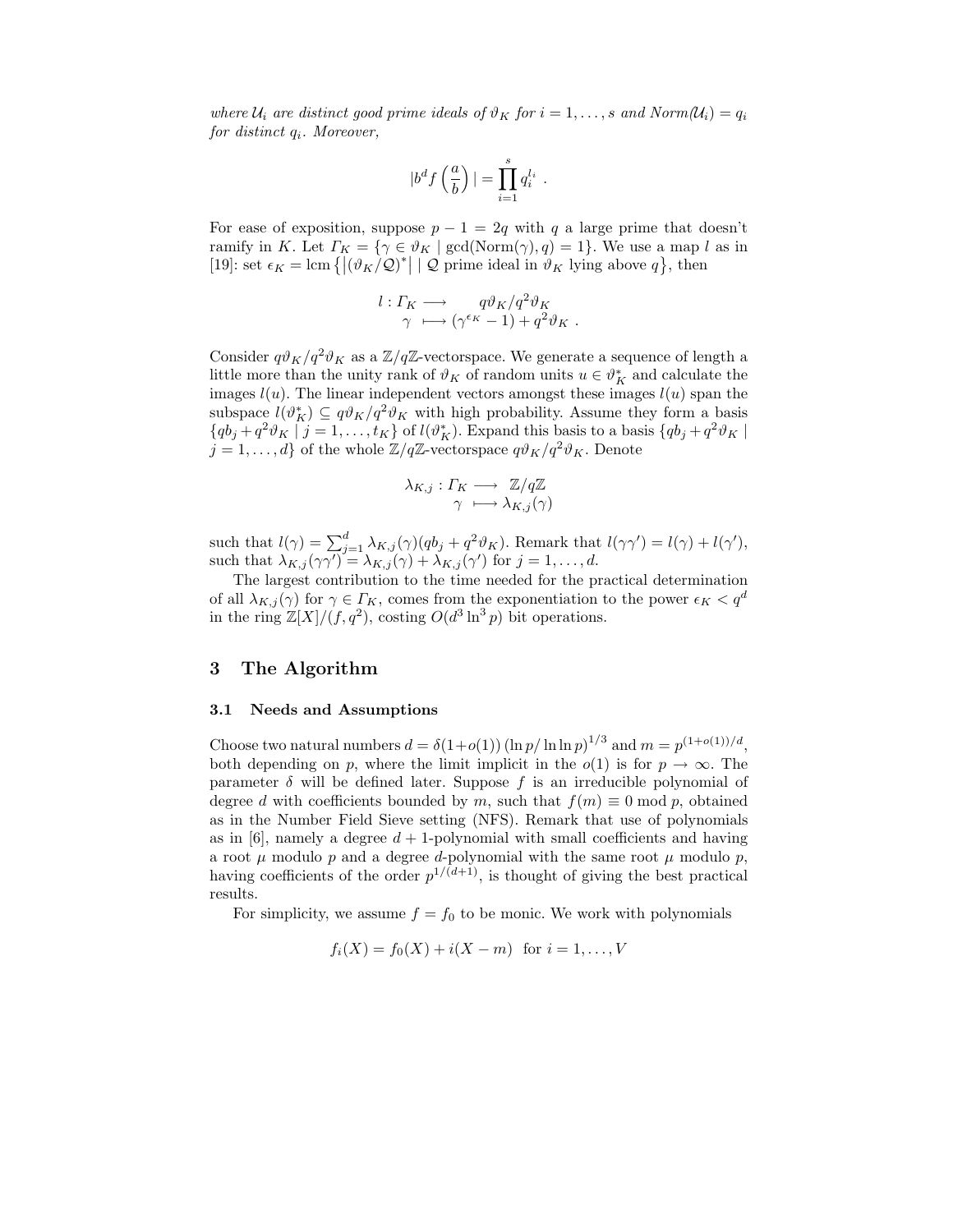that are irreducible and such that neither  $p$  nor  $q$  divide their discriminants. These conditions are easily checked ([5]). For simplicity, we assume all values of i determine valid polynomials. Remark that the coefficients of these polynomials get somewhat larger, becoming  $\leq (V+1)m = VL_p[\frac{2}{3}, \frac{1}{\delta}]$  in first order estimate.

Let  $\alpha_i$  be a root of  $f_i$ ,  $K_i = \mathbb{Q}(\alpha_i)$  an algebraic number field of degree d over Q and  $\vartheta_{K_i}$  the ring of algebraic integers of  $K_i$ . Remark that  $\alpha_i$  is an algebraic integer in  $K_i$  by the assumption that  $f_i$  is monic. The number p doesn't divide the discriminant of the polynomial  $f_i$ , hence it doesn't divide  $[\vartheta_{K_i} : \mathbb{Z}[\alpha_i]].$ According to Proposition 1,  $\mathcal{P}_i = (\alpha_i - m)\vartheta_{K_i} + p\vartheta_{K_i}$  then is a first degree prime ideal, and we denote  $\pi_i(\varepsilon) = \overline{\varepsilon}$  for  $\pi_i$  the projection-map

$$
\pi_i : \vartheta_{K_i} \longrightarrow \frac{\vartheta_{K_i}}{\mathcal{P}_i} \left( \cong \mathbb{F}_p \right) , \overline{\alpha_i} = m . \tag{1}
$$

For every field  $K_i$ , we denote the maps  $\lambda_{K_i,j}$  and the set  $\Gamma_{K_i}$ , defined as above, as  $\lambda_{i,j}$  and  $\Gamma_i$  respectively. Let  $r_i$  be the torsion free rank of  $\vartheta_{K_i}^*$ . Since q doesn't divide the discriminant of  $f_i$ ,  $\vartheta^*_{K_i}$  contains no primitive q'th roots of unity. This implies that the dimension  $t_{K_i}$  of the  $\mathbb{Z}/q\mathbb{Z}$ -subspace  $l(\vartheta_{K_i}^*) \subseteq$  $q\vartheta_{K_i}/q^2\vartheta_{K_i}$  is less then or equal to  $r_i$ . We assume that  $gcd(h_{K_i}, q) = 1$  and  ${u \in \theta_{K_i}^* \mid u \equiv 1 \bmod q^2} \subseteq (\theta_{K_i}^*)^q$  for every *i*. One can check that, under these conditions, the well-defined homomorphisms

$$
\overline{\lambda}_{i} : \vartheta_{K_{i}}^{*} / (\vartheta_{K_{i}}^{*})^{q} \longrightarrow (\mathbb{Z}/q\mathbb{Z})^{r_{i}} \\ \gamma(\vartheta_{K_{i}}^{*})^{q} \longmapsto (\lambda_{i,1}(\gamma), \dots, \lambda_{i,r_{i}}(\gamma))
$$

are isomorphisms (thus  $t_{K_i} = r_i$ ).

## 3.2 The Algorithm

Choose bounds  $E = L_p[\frac{1}{3}, \epsilon], B_1 = L_p[\frac{1}{3}, \beta]$  and  $B_2 = L_p[\frac{1}{3}, \gamma]$ , where  $\epsilon, \beta, \gamma$  are parameters with  $\beta \geq \gamma$ .

#### Finding Relations

1. Let  $S_i$  be the set of good prime ideals in  $\vartheta_{K_i}$  with norm  $\leq B_2$  and coprime to q. As in the modified number field sieve due to Coppersmith, we set  $V = \pi(B_1)/(\pi(B_2) + d) = L_p[\frac{1}{3}, \beta - \gamma]$  and determine triples  $(a, b, i)$  with  $|a| \leq E, 1 \leq b \leq E$ , called good, such that, for  $q_j$  ranging over prime numbers  $\leq B_1$  and  $\mathcal{U}_i$  ranging over prime ideals in  $S_i$ , it holds that

$$
a - bm = \pm \prod_{q_j \le B_1} q_j^{e_{abj}} \tag{2}
$$

$$
(a - b\alpha_i)\vartheta_{K_i} = \prod_{\mathcal{U}_i \in S_i} \mathcal{U}_i^{n_{ab\mathcal{U}_i}}.\tag{3}
$$

To achieve about  $2(|S_i| + r_i)$  triples per field  $K_i$ , we take  $\epsilon = (3\gamma^2\delta\beta + \gamma +$  $\beta$ )/((6γ – δ)δβ) and 6γ – δ > 0. It is shown in [3] that finding appropriate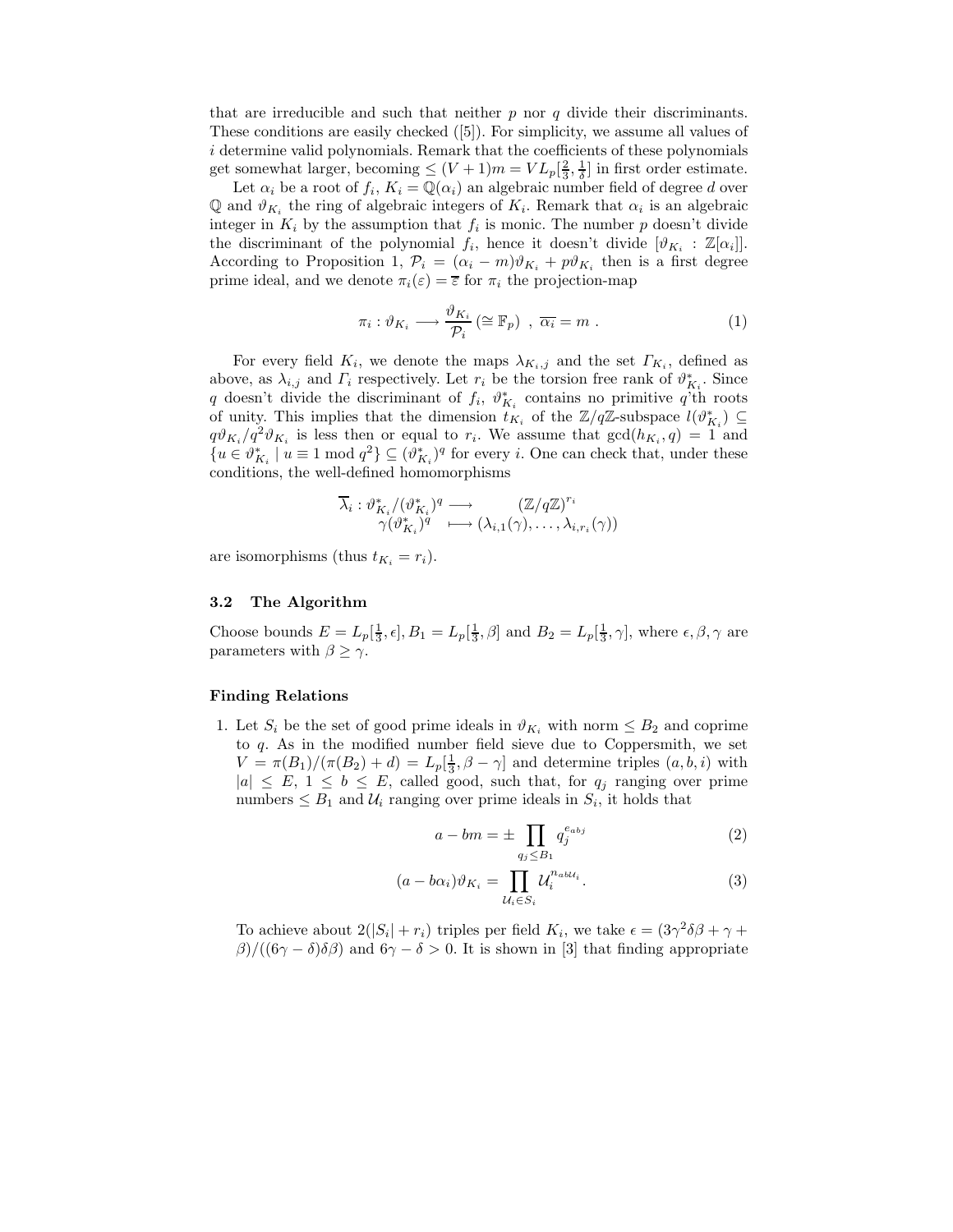triples takes time

$$
L_p[\frac{1}{3}, \max\{\beta, 2\epsilon\}] + L_p[\frac{1}{3}, 2\epsilon - \frac{1}{3\delta\beta} + \beta - \gamma] . \tag{4}
$$

2. Since  $\overline{\lambda}_i$  are isomorphisms for  $i = 0, \ldots, V$ , it follows from [20] that there exist unique elements  $\mathcal{X}_{\mathcal{U}_i}, \mathcal{X}_{i,j} \in \mathbb{Z}/q\mathbb{Z}$ , not depending on the set  $S_i$  of ideals, such that for all triples  $(a, b, i)$  collected, it holds that

$$
\log_g \pi_i(a - b\alpha_i) \equiv \sum_{\mathcal{U}_i \in S_i} \mathcal{X}_{\mathcal{U}_i} n_{ab\mathcal{U}_i} + \sum_{j=1}^{r_i} \mathcal{X}_{i,j} \lambda_{i,j} (a - b\alpha_i) \pmod{q},
$$

using (3). Together with (2) and taking into account that  $\log_q \pm 1 \equiv 0 \pmod{1}$  $q$ , this equivalence leads to the equation

$$
-\sum_{q_j\leq B_1}e_{abj}\log_g q_j+\sum_{\mathcal{U}_i\in S_i}\mathcal{X}_{\mathcal{U}_i}n_{ab\mathcal{U}_i}+\sum_{j=1}^{r_i}\mathcal{X}_{i,j}\lambda_{i,j}(a-b\alpha_i)\equiv 0\;(\bmod\;q).
$$

To establish these equations, we only need to evaluate  $\lambda_{i,j} (a - b\alpha_i)$  for  $j =$  $1, \ldots, r_i$  for all good triples  $(a, b, i)$ . This takes asymptotic time  $O(d^3 \ln^3 p) \left( \sum_{i=0}^V 2(|S_i| + r_i) \right) \approx O(d^3 \ln^3 p) 2(V+1)(\pi(B_2) + d) = \pi(B_1).$ 

Solving the System Through finding relations as above, we get a homogeneous system of about  $\sum_{i=0}^{V} 2(|S_i| + r_i) \approx 2(V+1)(\pi(B_2) + d) \approx 2\pi(B_1)$ equations, which has to be solved for  $\pi(B_1) + \sum_{i=0}^{V} (|S_i| + r_i) \approx \pi(B_1) +$  $(\pi(B_2) + d)(V + 1) \approx 2\pi(B_1)$  unknowns  $\log_g q_j$  and  $\mathcal{X}_{\mathcal{U}_i}, \mathcal{X}_{i,j}$ . In order to get a unique non-zero solution to the system, take  $g$  a  $B_1$ -smooth number  $g = \prod_{q_j \leq B_1} q_j^{e_{gj}}$ , generating  $\mathbb{F}_p^*$ , what can be done under the assumption of the Extended Riemann Hypothesis ([22]), and expand the system with the equation (

$$
\sum_{q_j \le B_1} e_{gj} \log_g q_j \equiv \log_g g \equiv 1 \pmod{q}.
$$

Let U be the matrix with blocks  $U_i = (e_{abij})_{(a,b,i),j}$  on its rows, where  $e_{abij}$  $e_{abj}$  in (2) for a good triple  $(a, b, i)$  and let P, respectively L, be matrices with blocks  $P_i = (n_{ab\mathcal{U}_i})_{(a,b,i),\mathcal{U}_i}$ , respectively  $L_i = (\lambda_{i,j}(a - b\alpha_i))_{(a,b,i),j}$ , on the diagonal for  $i$  from 0 to  $V$ . The rows of these matrices run over good triples  $(a, b, i)$ . Let  $U_g$  be the rowvector  $(e_{gi})_j$ , then the matrix of the system has layout:

$$
\begin{pmatrix} 1 & -U_g & 0 & 0 \\ 0 & -U & 0 & 0 \\ 0 & -U & 0 & 0 \end{pmatrix} = \begin{pmatrix} 1 & -U_g & 0 & 0 & \dots & 0 & 0 & 0 & \dots & 0 \\ 0 & -U_0 & P_0 & 0 & \dots & 0 & L_0 & 0 & \dots & 0 \\ 0 & -U_1 & 0 & P_1 & \dots & 0 & 0 & L_1 & \dots & 0 \\ \vdots & \vdots & \vdots & \ddots & \vdots & \ddots & \vdots & \ddots & \vdots \\ 0 & -U_V & 0 & 0 & \dots & P_V & 0 & 0 & \dots & L_V \end{pmatrix}
$$

.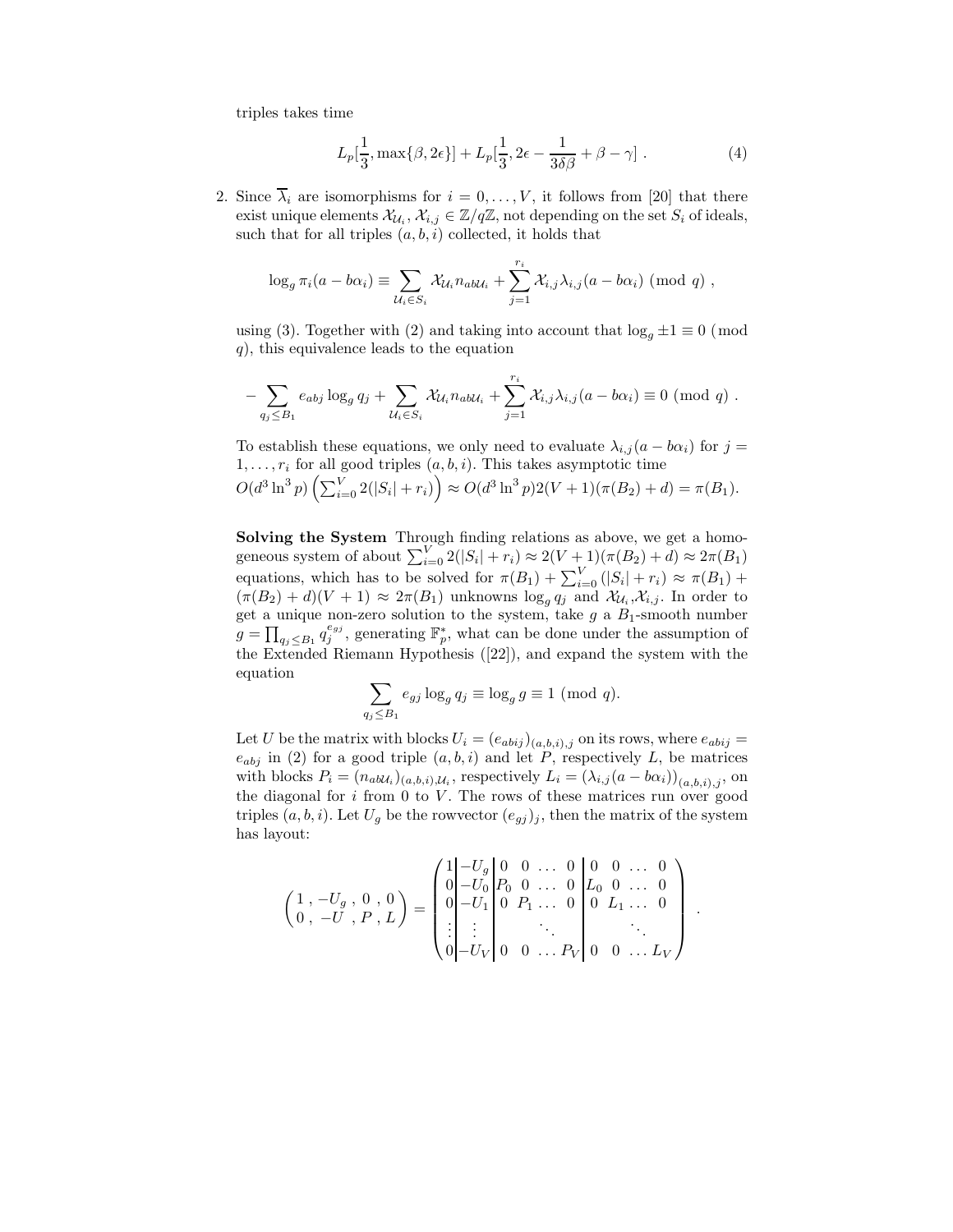This sparse system can be solved combining structured Gaussian elimination with a sparse matrix technique, such as Wiedemann's algorithm ([24]) or Lanczos and conjugate gradient methods ([4],[14]). According to [15], asymptotical time cost to solve the system is

$$
O(\pi(B_1)^2) = L_p[\frac{1}{3}, 2\beta] . \tag{5}
$$

As stated in [20], we can choose whatever 'logarithmic' maps  $\mu_{i,j}$  instead of the mappings  $\lambda_{i,j}$  used here (as in [19], see above). In this way we can make the system more sparse, so sparse matrix techniques to solve the system work faster. We've for example found maps  $\mu_{i,j}$  such that each  $L_i$  contained at most  $r_i(|S_i| + 1)$  non-zero entries. However, one has to make sure that the advantage of having a sparser system doesn't get lost by the cost of evaluating the mappings  $\mu_{i,j}$ . This still has to be examined.

## 3.3 Running Time Analysis Pre-Computation

With running time considerations (4),(5), and taking  $\gamma \leq \beta$ ,  $\epsilon$  as above and  $6\gamma - \delta > 0$ , total pre-computation time becomes

$$
L_p[\frac{1}{3}, \max\{2\epsilon, 2\epsilon - \frac{1}{3\delta\beta} + \beta - \gamma, 2\beta\}],
$$

which has optimal value  $L_p[\frac{1}{3}, 2\beta] = L_p[\frac{1}{3}, 1.9018\dots]$  as in [3], by taking

$$
\beta = \left(\frac{46 + 13\sqrt{13}}{108}\right)^{\frac{1}{3}}, \quad \gamma = \beta \left(\frac{\sqrt{13} - 1}{3}\right), \quad \delta = \beta \left(\frac{4\sqrt{13} - 10}{3}\right).
$$

## 4 The Individual Logarithm

## 4.1 The Algorithm

In this section we determine  $\log_a b$  (mod  $p-1$ ) for a generator a of  $\mathbb{F}_p^*$  by making use of the  $\log_q q_k$ ,  $\mathcal{X}_{\mathcal{U}_i}$  and  $\mathcal{X}_{i,j}$  calculated in the former section.

Use the procedure below to calculate  $\log_q z$  (mod  $p-1$ ) for  $z = a$  and  $z = b$ . Once these logarithms are calculated, the asked for  $\log_a b$  is found as  $\log_a b \equiv \log_a b / \log_a a$  (mod  $p - 1$ ).

1. Let  $Q \leq B_1$  be the largest prime number in the factorbase for which the logarithm is known. Factor  $Q^h z$  using the Elliptic Curve Method (ECM) ([9]) for random integers  $h \in \{1, \ldots, p-1\}$ , until you find one for which  $Q^h z \bmod p$  is  $L_p\left[\frac{2}{3}, \left(\frac{1}{3}\right)^{1/3}\right]$ -smooth. Thus

$$
Q^{h} z \equiv q_1^{n_1} \dots q_r^{n_r} \pmod{p}, \ q_i \text{ prime numbers} \le L_p[\frac{2}{3}, (\frac{1}{3})^{\frac{1}{3}}] . \tag{6}
$$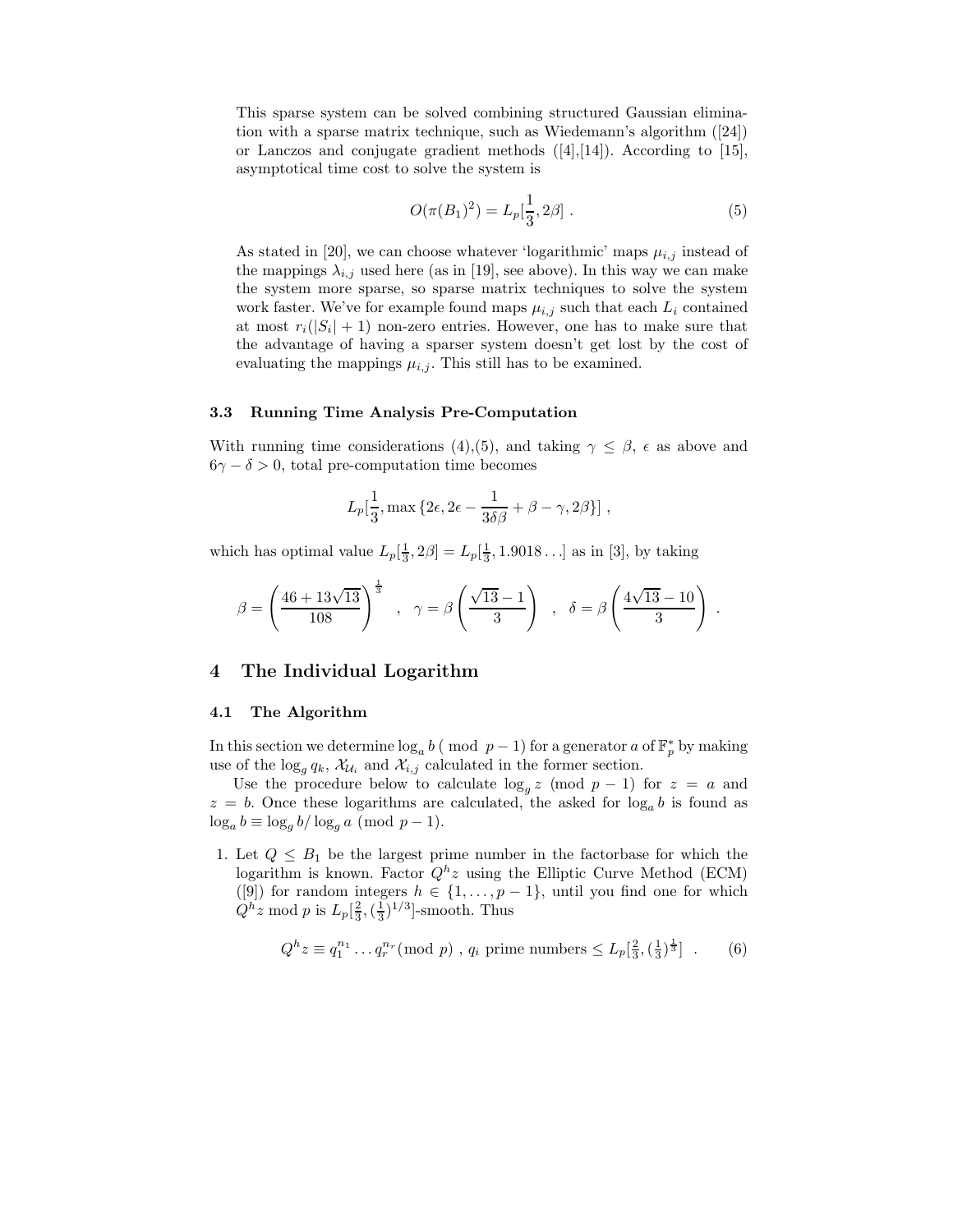To check for factors  $\leq L_p\left[\frac{2}{3},\left(\frac{1}{3}\right)^{1/3}\right]$ , each application of ECM takes asymptotic time  $L_p\left[\frac{1}{3}, 2(\frac{1}{3})^{2/3}\right]$  ([10]), such that the total time to find a good h is

$$
L_p[\frac{1}{3}, \left(\frac{1}{3}\right)^{\frac{2}{3}}]L_p[\frac{1}{3}, 2\left(\frac{1}{3}\right)^{\frac{2}{3}}] = L_p[\frac{1}{3}, 3^{\frac{1}{3}}] = L_p[\frac{1}{3}, 1.44225...],
$$

where we estimate the probability for a number  $\langle p \rangle$  to be  $L_p\left[\frac{2}{3}, \left(\frac{1}{3}\right)^{1/3}\right]$ smooth as  $L_p[\frac{1}{3}, -(\frac{1}{3})^{2/3}]$ , using Theorem 1.

- 2. For all  $q_i(> B_1)$  in (6), we need to find  $\log_q q_i$ . This is done by expressing these logarithms in terms of known logarithms by means of reductions, which are described in the next subsection.
- 3. Calculate  $\log_g z \equiv -h \log_g Q + \sum_{i=1}^r n_i \log_g q_i \pmod{q}$  as a sum of known logarithms. Then, compute  $\log_{g} z$  (mod p−1) as  $(\log_{g} z \mod q) + \phi q$ , testing whether  $\phi = 0$  or  $\phi = 1$  using modular exponentiation.

The computation  $\log_a b \equiv \log_q b / \log_q a$  (mod  $p-1$ ) after applying the procedure to  $z = a, b$ , together with the above calculations, take time  $O(\ln^3 p)$ .

## 4.2 Reductions

We explain how to reduce a number and a prime ideal. Time for whatever reduction is of the form  $L_p[\frac{1}{3}, c]$ , with  $c \leq 3^{1/3}$  for a good choice of parameters.

**Reduction of a Number l'** We need to reduce numbers l' with  $B_1 < l' \leq$  $L_p\left[\frac{2}{3},\left(\frac{1}{3}\right)^{1/3}\right]$ . Depending on the largeness of the number that needs to be reduced, we use different parameters. Let  $M = L_p[\frac{1}{2}, c_M]$  for some constant  $c_M$ . If  $l' \in [B_1, M]$ , we use a parameter  $\nu_1$  with  $\delta/(6\beta) = 0.2456... < \nu_1 < 1$  and set  $e_1 = \left(\frac{3\nu_1\beta}{6\nu_1\beta-\delta}\right)\left(\frac{2}{3\nu_1\delta\beta}+\frac{\delta}{6\nu_1\delta\beta}-\beta+\gamma\right)$ ; for larger l' we use a parameter  $\nu_2$  with  $0 < \nu_2 < 1$  and set  $e_2 = (\gamma - \beta)/2 + \delta/(12\nu_2)$ .

Choose a pair of coprime integers  $(a, b)$  with  $|a|, |b| \le L_p[\frac{1}{3}, e_i]^{1/2}$  in the lattice generated by  $(m, 1)$  and  $(l', 0)$ , which implies that l' divides  $a - bm$ . We expect about  $L_p\left[\frac{1}{3}, 2e_i\right]$  such couples. If  $|a - bm/l'|$  is  $l'^{\nu_i}$ -smooth, check whether  $|\text{Norm}(a - b\alpha_j)| = |b^d f_j(a/b)|$  is  $l^{\nu_i}$ -smooth, for j such that  $\text{Norm}(a - b\alpha_j)$  is simultaneously coprime with q and  $[\vartheta_{K_i} : \mathbb{Z}[\alpha_j]]$ . If so, Proposition 2 implies that we have a couple  $(a, b)$  and j such that at the same time

$$
a - bm = l' \prod_{l} l^{e_{l',l}} \qquad l \le l'^{\nu_i}, \text{ prime}
$$
\n
$$
(7)
$$

$$
(a - b\alpha_j)\vartheta_{K_j} = \prod_{\mathcal{U}_j} \mathcal{U}_j^{m_{l'}, \mathcal{U}_j} \quad \text{Norm}(\mathcal{U}_j) \le l'^{\nu_i}, \mathcal{U}_j \text{ good prime ideal}. \tag{8}
$$

This allows us to express  $\log_g l'$  in terms of  $\log_g l$  with  $l \leq l'^{\nu_i}$  and  $\mathcal{X}_{\mathcal{U}_j}$  for good prime ideals  $\mathcal{U}_j$  with  $\text{Norm}(\tilde{\mathcal{U}}_j) \leq l^{\prime \nu_i}$  as follows. Equality (8) implies that

$$
\log_g \pi_j(a - b\alpha_j) \equiv \sum_{\mathcal{U}_j} \mathcal{X}_{\mathcal{U}_j} m_{\mathcal{U}, \mathcal{U}_j} + \sum_{k=1}^{r_j} \mathcal{X}_{j,k} \lambda_{j,k} (a - b\alpha_j) \pmod{q},
$$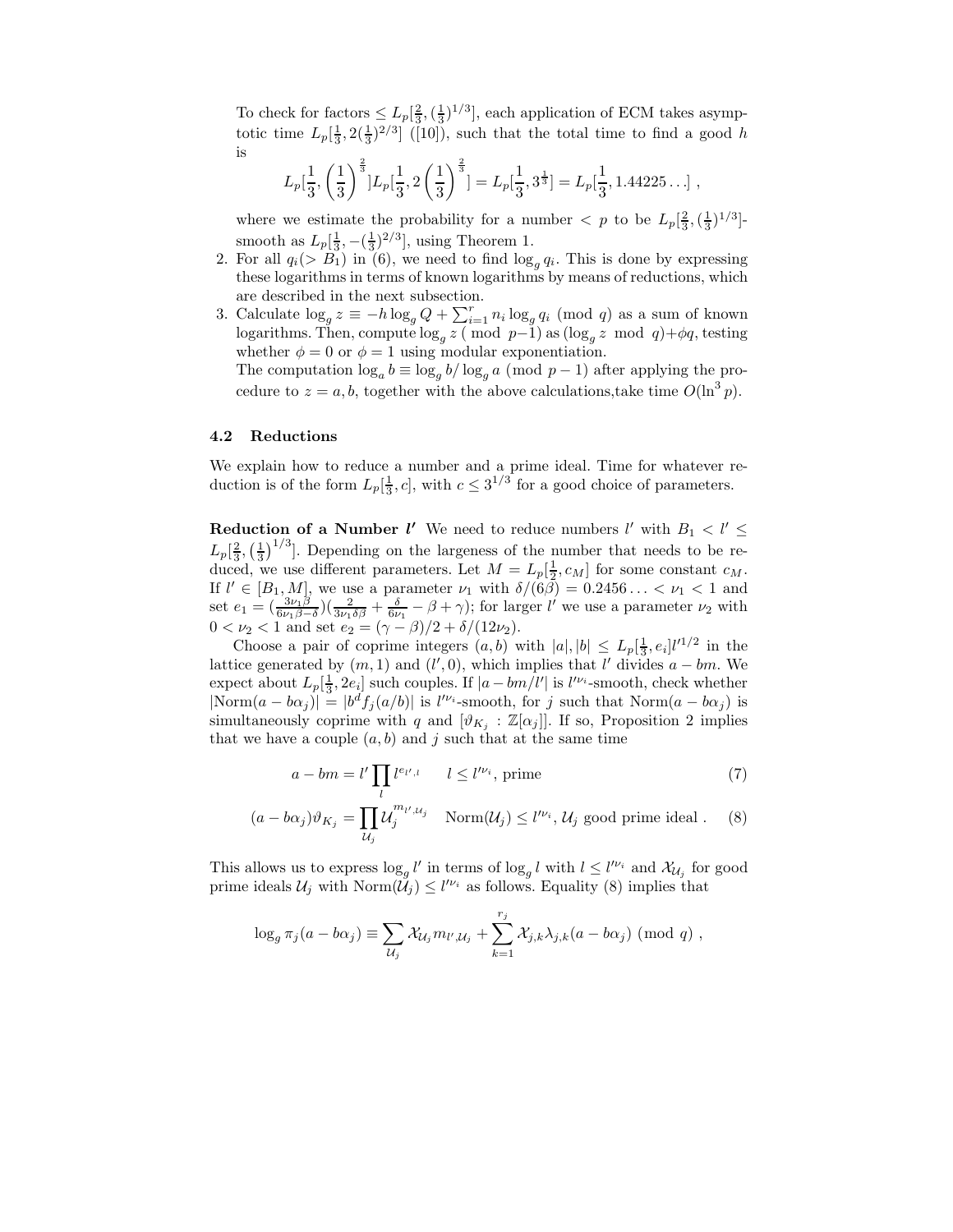where  $\mathcal{U}_i$  runs over ideals as in (8). Combining this equivalence with (7) yields

$$
\log_g l' \equiv \sum_{\mathcal{U}_j} \mathcal{X}_{\mathcal{U}_j} m_{l',\mathcal{U}_j} + \sum_{k=1}^{r_j} \mathcal{X}_{j,k} \lambda_{j,k} (a - b\alpha_j) - \sum_{l \le l'^{\nu_i}} e_{l',l} \log_g l \pmod{q}, \quad (9)
$$

where l runs over prime numbers as in (7) and  $\mathcal{U}_j$  are prime ideals as in (8).

Using Theorem 2, one can check that the probability for the number  $|(a$ bm)/l', respectively  $|b^d f_j(a/b)|$ , to be  $l'^{\nu_i}$ -smooth can be estimated to be at least  $\mathcal{P}_{11} = L_p[\frac{1}{3}, -\frac{1}{3\delta\nu_1\beta}],$  respectively  $\mathcal{P}_{21} = L_p[\frac{1}{3}, -(\frac{1}{3\nu_1\delta\beta} + \frac{e_1\delta}{3\nu_1\beta} + \frac{\delta}{6\nu_1})]$  for  $l' \in [B_1, M]$  and at least  $\mathcal{P}_{12} = L_p[\frac{1}{6}, -\frac{1}{6\delta\nu_2 c_M}]$ , respectively  $\mathcal{P}_{22} = L_p[\frac{1}{3}, \frac{-\delta}{6\nu_2}]$  for larger l'. Remark that  $L_p[\frac{1}{3}, 2e_i]\mathcal{P}_{1i}V \ge 1/\mathcal{P}_{2i}$  for  $i = 1, 2$ , so enough pairs  $(a, b)$ are considered to finish the procedure with a successful triple  $(a, b, j)$ .

To find a good triple  $(a, b, j)$ , we have to test  $L_p[\frac{1}{3}, 2e_i]$  values  $|(a - bm)/l'|$ and  $1/\mathcal{P}_{2i}$  values  $|b^d f_j(a/b)|$  for  $l^{\prime \nu_i}$ -smoothness, using ECM. According to [10], this takes time at most  $L_p\left[\frac{1}{4},\sqrt{\nu_1c_M}\right]$  for a number  $l' \in [B_1,M]$ , while for larger l' it costs time  $L_p\left[\frac{1}{3}, 2\sqrt{\nu_2}(\frac{1}{3})^{2/3}\right]$ . Using the fact that  $1/(3\nu_1\delta\beta) - \beta + \gamma > 0$ since  $1/(3\delta\beta(\beta-\gamma))=2$ , reducing a number  $l' \in [B_1, M]$  takes time at most

$$
L_p[\frac{1}{3}, 2e_1] + L_p[\frac{1}{3}, \frac{1}{3\nu_1\delta\beta} + \frac{e_1\delta}{3\nu_1\beta} + \frac{\delta}{6\nu_1}] = L_p[\frac{1}{3}, 2e_1].
$$

For a choice  $0.6942... = \frac{4+6^2\beta+3^{1/3}\delta^2}{6\delta\beta(\beta-\gamma+3^{1/3})} \leq \nu_1 < 1$ , this won't exceed  $L_p[\frac{1}{3}, 3^{1/3}]$ . For larger numbers  $l'$  time cost will be at most

$$
L_p\left[\frac{1}{3}, 2e_2 + 2\sqrt{\nu_2}\left(\frac{1}{3}\right)^{\frac{2}{3}}\right] + L_p\left[\frac{1}{3}, \frac{\delta}{6\nu_2} + 2\sqrt{\nu_2}\left(\frac{1}{3}\right)^{\frac{2}{3}}\right] = L_p\left[\frac{1}{3}, \frac{\delta}{6\nu_2} + 2\sqrt{\nu_2}\left(\frac{1}{3}\right)^{\frac{2}{3}}\right],
$$

which has minimal value  $L_p[\frac{1}{3}, 1.1338...]$  for a choice  $\nu_2 = (\delta^2/(3^{\frac{2}{3}}4))^{1/3} < 1$ .

Remark that for a choice  $(1 >)\nu_1 \geq \frac{4+\delta^2\beta+x\delta^2}{6\delta\beta(\beta-\gamma+x)} = 0.7406...$  with  $x =$ 1.1338..., reducing a number  $l' \in [B_1, M]$  takes time  $\leq L_p[\frac{1}{3}, 1.1338...]$ .

**Reduction of a Prime Ideal in the Ring**  $\vartheta_{K_j}$  In expression (9), there can appear  $\mathcal{X}_{\mathcal{U}'_j}$  with  $B_2 < \text{Norm}(\mathcal{U}'_j) = k' \leq L_p[\frac{2}{3}, \nu_2/3^{1/3}]$ . To determine such an unknown number, we reduce the ideal  $\mathcal{U}'_j$ , which is, according to Proposition 1, generated by  $\alpha_j - \alpha_{j,k'}$  and  $k'$ , for  $0 \leq \alpha_{j,k'} < k'$  a root of  $f_j(X) \equiv 0 \pmod{k'}$ .

As with reducing numbers, we distinguish between  $k' \in [B_2, M]$  and larger  $k'$ , with M as in the reduction of numbers. Likewise we introduce parameters  $\tilde{\nu}_1$ with  $0.28287... = \delta/(6\gamma) < \tilde{\nu}_1 < 1$  and set  $\tilde{e}_1 = \left(\frac{3\gamma\tilde{\nu}_1}{6\gamma\tilde{\nu}_1 - 1}\right)$  $6\gamma\tilde{\nu}_1-\delta$  $\left(\frac{2}{3\gamma\tilde\nu_1\delta}+\frac{\delta}{6\tilde\nu_1}\right)$  $\Big)$ , and  $\tilde{\nu}_2$  with  $0 < \tilde{\nu}_2 < 1$  and set  $\tilde{e}_2 = \delta/(6\tilde{\nu}_2)$ .

Choose a pair of coprime integers  $(a, b)$  with  $|a|, |b| \le L_p[\frac{1}{3}, \tilde{e}_i]k'^{1/2}$ , subject to the usual restriction that  $|b^d f_j(a/b)|$  is simultaneously coprime with q and  $[\vartheta_{K_j} : \mathbb{Z}[\alpha_j]]$  and the new restriction that  $\mathcal{U}'_j$  divides  $(a - b\alpha_j)\vartheta_{K_j}$ , by taking couples in the lattice spanned by  $(\alpha_{j,k'}, 1)$  and  $(k', 0)$ . When both  $|b^d f_j(a/b)|/k'$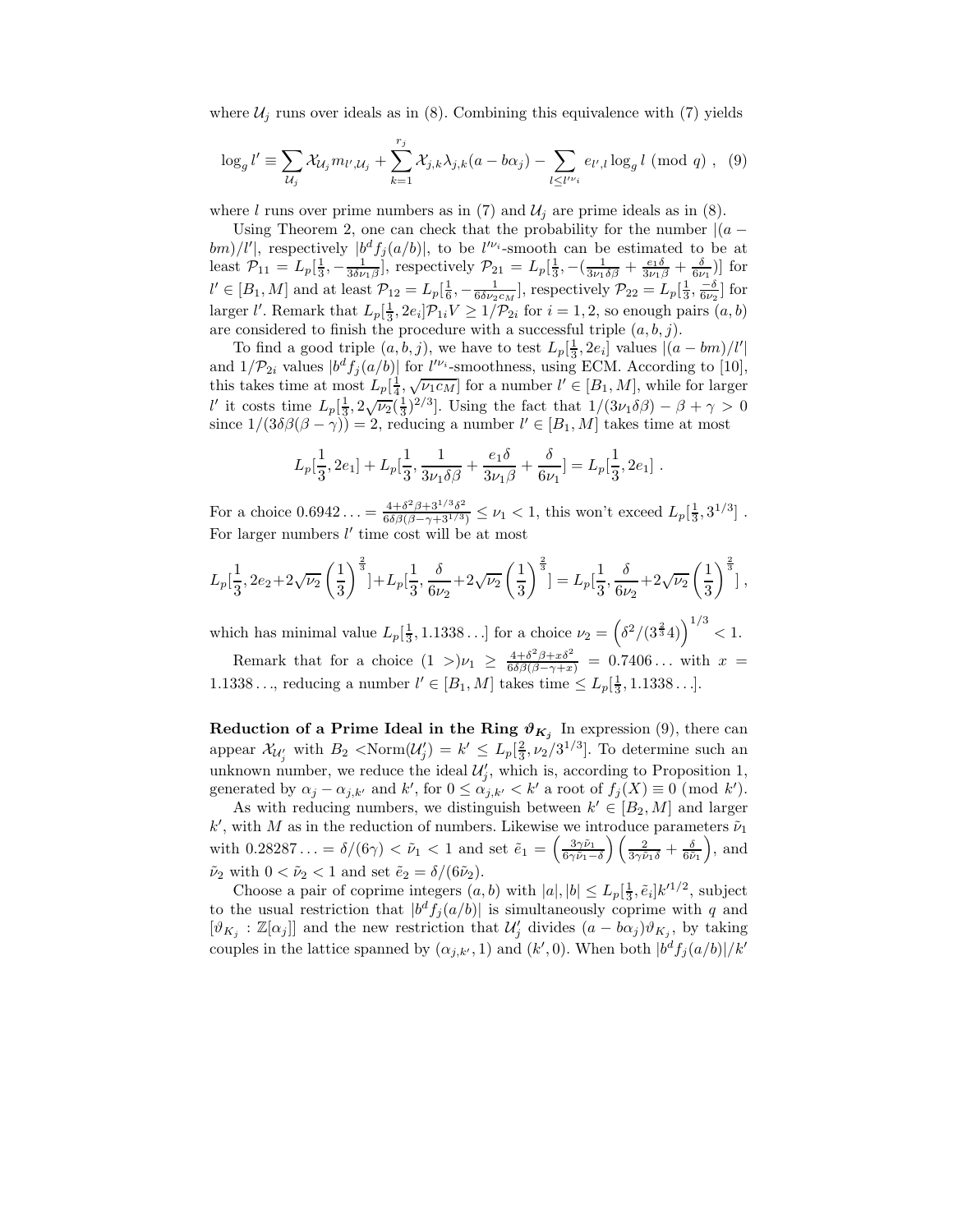and  $|a-bm|$  are  $k^{\prime \tilde{\nu}_i}$ -smooth, which can be checked using ECM, we have a couple  $(a, b)$  such that simultaneously

$$
a - bm = \prod_{l} l^{e_{\mathcal{U}'_j,l}} \qquad l \le k'^{\tilde{\nu}_i} \text{ prime numbers}, \qquad (10)
$$

$$
(a - b\alpha_j)\vartheta_{K_j} = \mathcal{U}'_j \prod_{\mathcal{U}_j} \mathcal{U}_j^{m_{\mathcal{U}'_j, \mathcal{U}_j}} \quad \text{Norm}(\mathcal{U}_j) \le k'^{\tilde{\nu}_i}, \mathcal{U}_j \text{ good prime ideals } .(11)
$$

Similarly as before, equality (11) implies that

$$
\log_g \pi_j(a - b\alpha_j) \equiv \mathcal{X}_{\mathcal{U}_j'} + \sum_{\mathcal{U}_j} \mathcal{X}_{\mathcal{U}_j} m_{\mathcal{U}_j', \mathcal{U}_j} + \sum_{k=1}^{r_j} \mathcal{X}_{j,k} \lambda_{j,k} (a - b\alpha_j) \pmod{q},
$$

where  $\mathcal{U}_j$  runs over ideals as in (11). Combining this with (10) yields

$$
\mathcal{X}_{\mathcal{U}'_j} \equiv \sum_l e_{\mathcal{U}'_j,l} \log_g l - \sum_{\mathcal{U}_j} \mathcal{X}_{\mathcal{U}_j} m_{\mathcal{U}'_j,\mathcal{U}_j} - \sum_{k=1}^{r_j} \mathcal{X}_{j,k} \lambda_{j,k} (a - b\alpha_j) \pmod{q},
$$

with l prime numbers as in (10) and  $\mathcal{U}_i$  prime ideals as in (11).

Deduced as with the reduction of numbers, time-cost of a reduction for ideals with norm  $k' \in [B_2, M]$  is  $L_p[\frac{1}{3}, \frac{2}{3\gamma\tilde{\nu}_1\delta} + \frac{\tilde{e}_1\delta}{3\gamma\tilde{\nu}_1} + \frac{\delta}{6\tilde{\nu}_1}]$ , which doesn't exceed  $L_p[\frac{1}{3}, 3^{1/3}]$  for a choice  $0.9308... = \frac{4 + \delta^2 \gamma + 3^{1/3} \delta^2}{6 \delta \gamma 3^{1/3}} \leq \tilde{\nu}_1 < 1$ . For ideals with larger norm the reduction takes time  $L_p[\frac{1}{3}, \frac{\delta}{6\tilde{\nu}_2} + 2\sqrt{\nu_2\tilde{\nu}_2} (\frac{1}{3})^{2/3}]$ , which is minimal for  $\tilde{\nu}_2 = (\delta^2/(12\nu_2b_2))^{1/3} < 1$ , and time-cost is then equal to  $L_p[\frac{1}{3}, 0.9658...]$ .

Remark that for a choice  $(1 >)\tilde{\nu}_1 \geq \frac{4+\delta^2\gamma+x\delta^2}{6\delta\gamma x} = 0.9967...$  with  $x =$ 1.1338..., time for the reduction of an ideal with norm  $k' \in [B_2, M]$  will be  $\leq L_p[\frac{1}{3}, 1.1338...].$ 

Remark This strategy of 'reducing' can also be used with the classical Number Field Sieve setting, where only one polynomial is used at the algebraic side. In a similar way as above, one can show that the reduction of a number l or a prime ideal U with Norm $(U) = l$  takes time  $L_p[\frac{1}{3}, \frac{3}{2}]^{1/3} = L_p[\frac{1}{3}, 1.1447...]$  if  $L_p[\frac{1}{2}, c_m] \le l < L_p[\frac{2}{3}, (\frac{1}{3})^{1/3}]$  by taking  $\nu = (1/2)^{2/3}$ . Since for smaller mediumsized l time needed for a reduction can be made less than  $L_p[\frac{1}{3},(\frac{3}{2})^{1/3}]$  by taking  $(1 >)\nu \geq (2^{1/3}6+6^{1/3}8+24^{1/3}3)/36$ , this is the most time consuming reduction. We've shown above that the most time-consuming reduction in our many polynomial case has time cost  $L_p[\frac{1}{3}, 1.1338\dots]$ . Hence, the most expensive reduction in the one polynomial variant takes more time than the most expensive reduction in our case. The algorithm to separately compute individual logarithms after the pre-computation is done with the original Number Field Sieve setting, using the idea of reductions, is the same as the one above and has the same running time, namely  $L_p[\frac{1}{3}, 3^{1/3}]$ . Thus, asymptotically there is no difference in time-usage between the one or more polynomial setting to calculate individual logarithms once the pre-computation has been executed (recall however that the pre-computation is more expensive with the one polynomial setting!).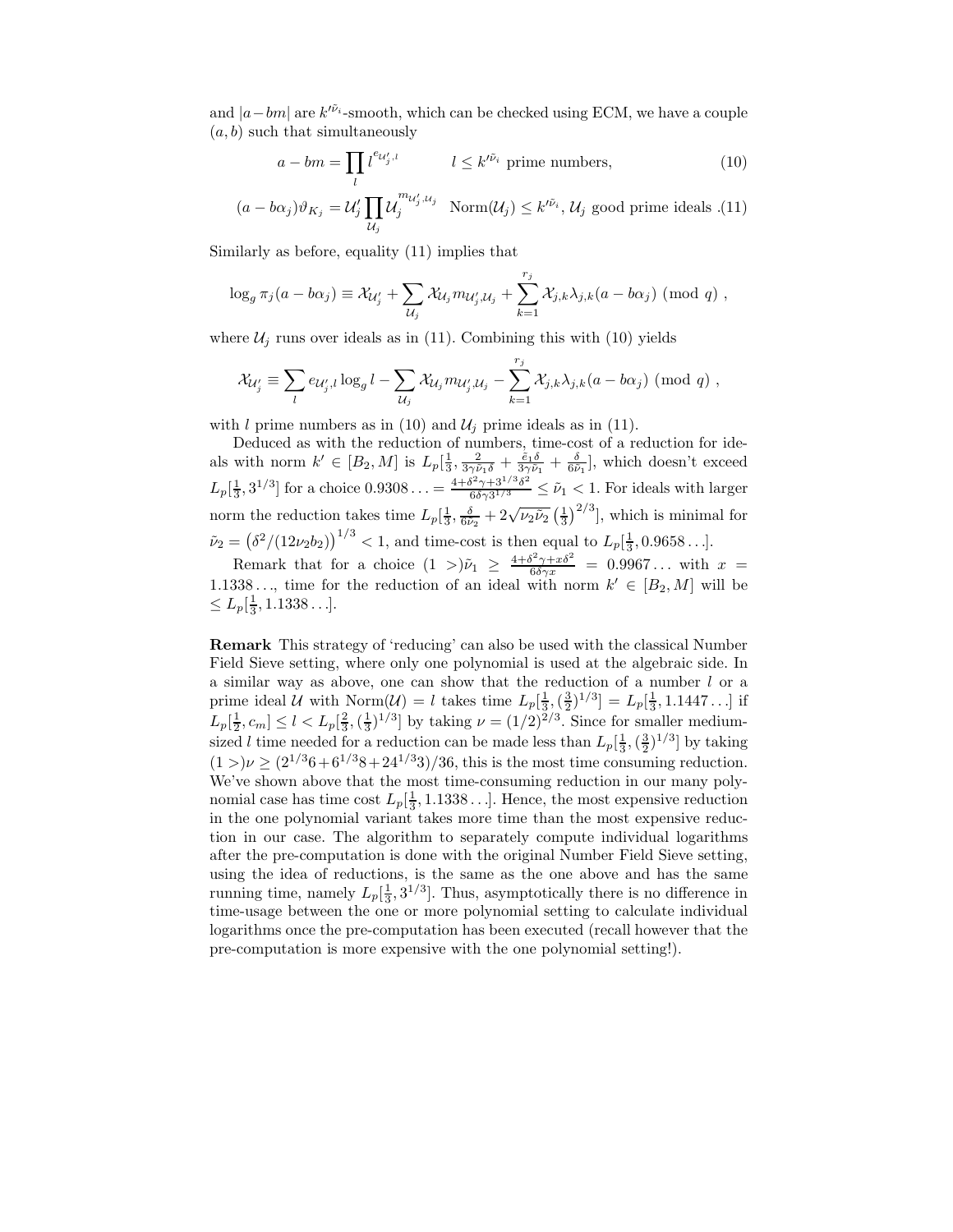Reductions: an example Suppose we want to find discrete logarithms in  $\mathbb{F}_{83}^*$ to the base  $g = 2$ . Take  $d = 2$  and  $m = 30$ . Set  $f(X) = X^2 + 13$ , since for this irreducible polynomial, we have  $f(30) \equiv 0 \pmod{83}$  and neither  $p = 83$  nor  $q = 41$  divide the discriminant  $-52$  of f. Hence, we work in the extension field  $\mathbb{Q}(\sqrt{-13})$ , for which it is known that  $\vartheta = \vartheta_{\mathbb{Q}(\sqrt{-13})} = \mathbb{Z} + \sqrt{-13}\mathbb{Z}$ , such that  $[\vartheta, \mathbb{Z}[\sqrt{-13}]] = 1$ . The unity rank of  $\vartheta$  is 0, such that no maps  $\lambda_j$  are needed. Note that in fact  $\vartheta^* = \{-1, 1\}$ , such that it holds that  $\{u \in \vartheta^* \mid u \equiv 1 \mod 41^2\} \subseteq$  $(\vartheta^*)^{41}$ . Further on, we have  $h_{\mathbb{Q}(\sqrt{-13})} = 2$ , thus  $h_{\mathbb{Q}(\sqrt{-13})}$  is co-prime with 41.

Let  $\bar{t} = t + p\mathbb{Z} \in \mathbb{F}_p$  for every  $t \in \mathbb{Z}$ . Denote with  $\mathcal{U}_{t,r}$  the degree one prime ideal generated by the prime number l and  $-r + \sqrt{-13}$  for  $r \in \mathbb{N}$ . We take smoothness-bound  $B_1 = 19$  at the rational side, and smoothness-bound  $B_2 = 17$ at the algebraic side. Let  $S$  be the set of all good degree one prime ideals with norm  $\leq$  17. Suppose the pre-computation stage is executed.

Suppose we have to calculate  $\log_q \overline{71}$ . We use a reduction of the number 71. Take  $\nu = 0.91$ . For the coprime integers  $a = 1, b = -26$ , we have that

$$
(1+26\times30)/71=11 \quad\text{and}\quad \text{Norm}(1+26\sqrt{-13})=1+13\times26^2=11\times17\times47
$$

are simultaneously  $71^{0.91}$ -smooth. The conditions for Norm $(1 + 26\sqrt{-13})$  to be coprime with 41 and  $[\vartheta, \mathbb{Z}[\sqrt{-13}]]$  are fulfilled, so Proposition 2 implies that

$$
1 + 26 \times 30 = 71 \times 11,
$$
  

$$
(1 + 26\sqrt{-13})\theta = \mathcal{U}_{11,8}\mathcal{U}_{17,15}\mathcal{U}_{47,9},
$$

simultaneously. This leads to the result that

$$
\log_g \overline{71} \equiv \mathcal{X}_{\mathcal{U}_{11,8}} + \mathcal{X}_{\mathcal{U}_{17,15}} + \mathcal{X}_{\mathcal{U}_{47,9}} - \log_g \overline{11} \; (\text{mod } 41) \; . \tag{12}
$$

In this expression for  $\log_q \overline{71}$ ,  $\mathcal{X}_{U_{47,9}}$  is (the only) unknown.

Let  $\nu' = 0.8$ . Applying the Gaussian Algorithm, we find a short vector  $(2, -5)$ in the lattice spanned by  $(9, 1)$  and  $(47, 0)$ , for which we know  $\mathcal{U}_{47,9}$  divides  $(a - b\sqrt{-13})\vartheta$  for elements  $(a, b)$ . Since Norm $(2 + 5\sqrt{-13})$  is coprime with 41 and  $[\vartheta, \mathbb{Z}[\sqrt{-13}]]$  and since Norm $(2 + 5\sqrt{-13})/47 = (2^2 + 13 \times 5^2)/47 = 7$  and  $2 + 5 \times 30 = 2^3 \times 19$  are both 47<sup>0.8</sup>-smooth, we use  $(2, -5)$  to reduce  $\mathcal{U}_{47.9}$ . Proposition 2 implies that simultaneously

$$
2 + 5 \times 30 = 23 \times 19 ,
$$
  

$$
(2 + 5\sqrt{-13})\vartheta_{\mathbb{Q}(\sqrt{13})} = \mathcal{U}_{7,1}\mathcal{U}_{47,9}, ,
$$

what results in the expression

$$
\mathcal{X}_{\mathcal{U}_{47,9}} \equiv 3 \log_g \overline{2} + \log_g \overline{19} - \mathcal{X}_{\mathcal{U}_{7,1}} \equiv 3 + 6 - 32 \equiv 18 \pmod{41} ,
$$

where  $\mathcal{X}_{\mathcal{U}_{7,1}} \equiv 32 \pmod{41}$  and  $\log_q \overline{19} \equiv 6 \pmod{41}$  were pre-computed. Getting back to computation (12) of  $\log_{g} \overline{71}$ , we see that

$$
\log_g \overline{71} \equiv 34 + 5 + 18 - 24 \equiv 33 \pmod{41},
$$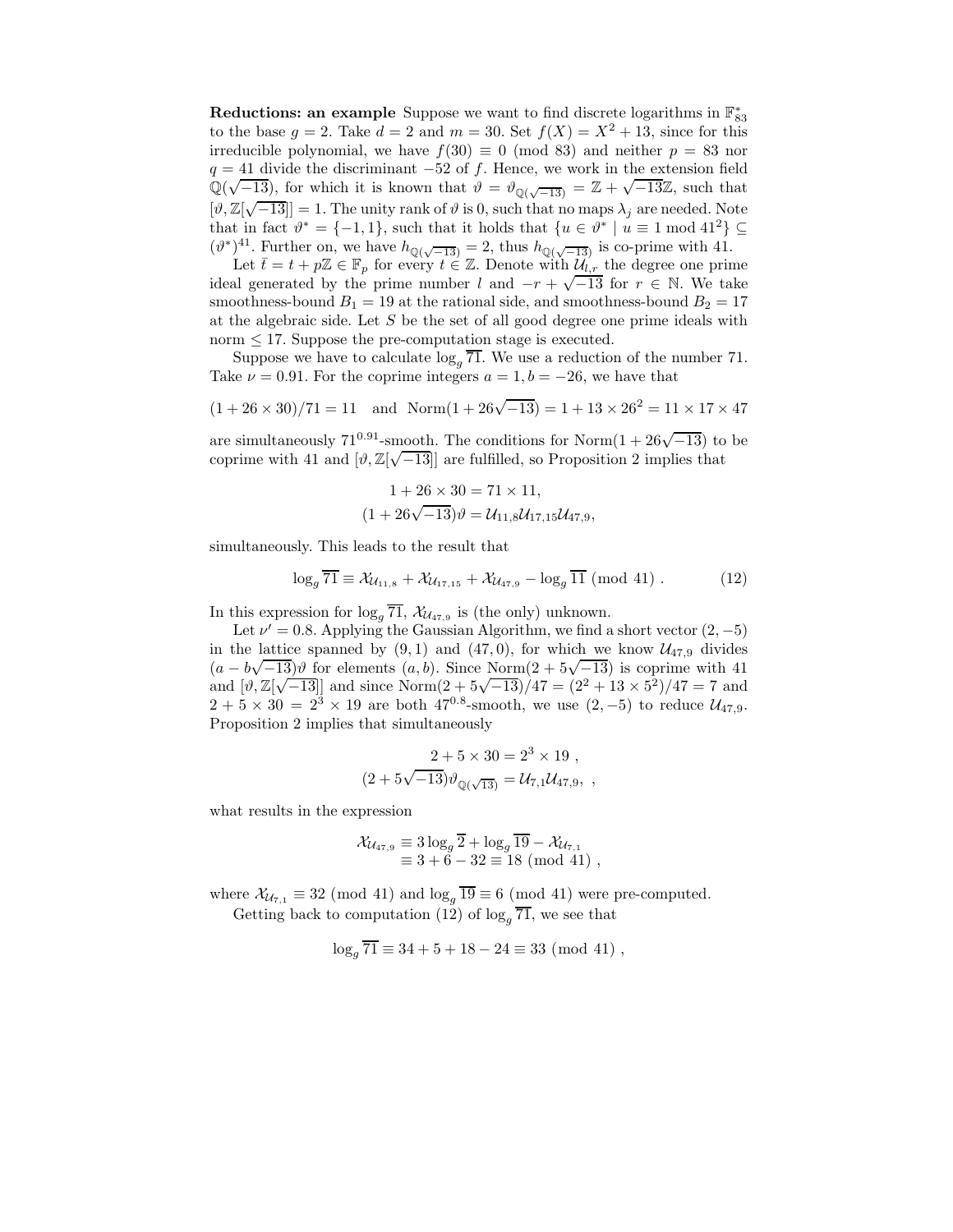where  $\mathcal{X}_{\mathcal{U}_{11,8}} \equiv 34$ ,  $\mathcal{X}_{\mathcal{U}_{17,15}} \equiv 5$ ,  $\log_g \overline{11} \equiv 24 \pmod{41}$  were pre-computed. One can check that indeed  $2^{33} \equiv 71 \pmod{83}$ . Remark that the above expression for  $\log_a 71$  is exactly expression (9) for this particular case.

## 4.3 Running Time Analysis Individual Logarithm

We analyze the time needed to perform step 2 of the algorithm. Set  $\nu =$  $\max\{\nu_1,\nu_2,\tilde{\nu}_1,\tilde{\nu}_2\}$ . When a number or a prime ideal is reduced, (7) or respectively (10) introduces  $O((\ln p/\ln \ln p)^{1/3})$  new medium-sized prime numbers  $B_1 \leq l \leq L_p\left[\frac{2}{3}, \left(\frac{1}{3}\right)^{1/3}\right]$  with unknown logarithms. Via (8) or (11), any reduction will also invoke  $O((\ln p/\ln\ln p)^{2/3})$  new medium-sized prime ideals  $\mathcal{U}_j$ (ideals for which  $B_2 \leq \text{Norm}(\mathcal{U}_j) < L_p[\frac{2}{3}, (\frac{1}{3})^{1/3}]$ ) for which  $\mathcal{X}_{\mathcal{U}_j}$  is unknown. Let Z be the maximal number of the total of new unknowns induced by one reduction, thus  $Z = O((\ln p/\ln \ln p)^{2/3})$ . To calculate  $\log_g q_i$  for  $q_i$  as in (6),  $1+Z+Z^2+\ldots+Z^{w-1}\leq Z^w$  reduction-steps will be needed to get all  $\log_q l$  and  $\mathcal{X}_{\mathcal{U}_j}$  in the original factorbase, where  $\tilde{w}$  is a natural number such that  $q_i^{\nu^{\tilde{w}}} \leq B_2$ . Since  $q_i \leq L_p[\frac{2}{3}, (\frac{1}{3})^{1/3}]$ , it suffices to find  $\tilde{w}$  such that  $L_p[\frac{2}{3}, (\frac{1}{3})^{1/3}]^{\nu \tilde{w}} \leq B_2$ or, in other words, such that  $\nu^{\tilde{w}} \ln L_p[\frac{2}{3}, (\frac{1}{3})^{1/3}] \leq \ln B_2$ . Since this holds for  $\tilde{w} \ge \frac{1}{\ln \nu} \ln \frac{\ln B_2}{\ln L_p[\frac{2}{3},(\frac{1}{3})^{1/3}]} = O(\ln \ln p)$ , we can take  $\tilde{w} = O(\ln \ln p)$ . Hence, the number of reductions won't exceed

$$
O((\ln p/\ln \ln p)^{2/3})^{O(\ln \ln p)} = e^{O((\ln \ln p)^2)}.
$$

Combining all results of the reductions into the value  $\log_q q_i \pmod{q}$  uses time  $O((\ln p)^3)e^{O((\ln \ln p)^2)} \approx e^{O((\ln \ln p)^2)}$ .

Let  $c$  be the constant such that time cost for the most expensive reduction is  $L_p[\frac{1}{3}, c]$ . It takes time at most

$$
L_p[\frac{1}{3},c]e^{O((\ln\ln p)^2)} + e^{O((\ln\ln p)^2)} = L_p[\frac{1}{3},c]
$$

to compute  $\log_q q_i$  for a medium-sized number  $q_i$ , so all desired unknown logarithms in (6) can be determined in time  $O((\ln p/\ln \ln p)^{\frac{2}{3}})L_p[\frac{1}{3}, c] = L_p[\frac{1}{3}, c]$ .

We conclude that the total running time for the individual logarithm algorithm is  $L_p[\frac{1}{3}, \max\{3^{1/3}, c\}]$ . By choosing parameters as described above, c can be taken not to exceed  $3^{1/3}$ . Hence, given the results of the pre-computation stage, a calculation of an individual logarithm takes time  $L_p[\frac{1}{3}, 3^{1/3}] = L_p[\frac{1}{3}, 1.44225...]$ .

# 5 The Algorithm of Joux and Lercier

To make a running time analysis of the method in [6], we describe the algorithm as we understood it, using the theoretical background we developed before, introducing constants  $s_d, s_\alpha, s_\beta, s_l, s_k, c_d, c_\alpha, c_\beta, c_l, c_k \in \mathbb{R}$ , which we determine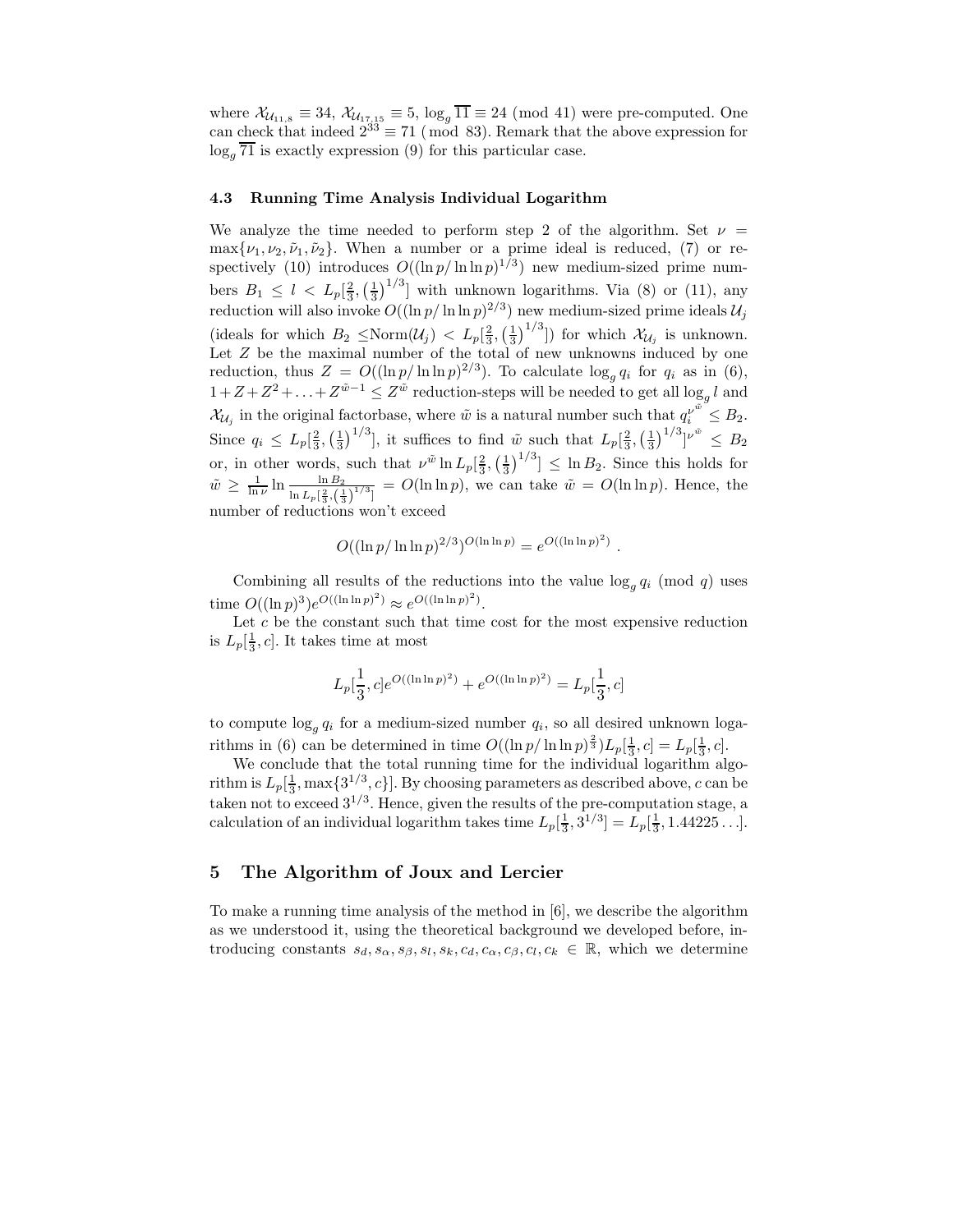to get a minimal running time. Assume that the optimal degree d behaves as  $d = c_d(1 + o(1))(\ln p/\ln \ln p)^{s_d}.$ 

Choose d such that  $d+1$  is a prime number. Let  $f_{\beta}$  be an irreducible polynomial of degree  $d+1$  with root  $\mu$  in  $\mathbb{F}_p$  and coefficients of order  $O(1)$ , such that its Galois group has order  $d+1$ . Take  $f_{\alpha}$  an irreducible polynomial of degree d such that  $f_{\alpha}(\mu) \equiv 0 \pmod{p}$ . By construction, the coefficients of this polynomial are of order  $p^{1/(d+1)} = L_p[1 - s_d, 1/c_d]$ . In general,  $f_\alpha$  isn't monic. For ease of exposition however, we assume  $f_{\alpha}$  and  $f_{\beta}$  to be monic. Let  $\alpha$  and  $\beta$ be roots of  $f_{\alpha}$ ,  $f_{\beta}$  respectively. The ring of algebraic integers in  $\mathbb{Q}(\alpha)$ , respectively  $\mathbb{Q}(\beta)$ , is denoted as  $\vartheta_{\alpha}$ , respectively  $\vartheta_{\beta}$ . Let  $r_{\alpha}$ , respectively  $r_{\beta}$ , be the torsion-free rank of  $\vartheta^*_{\alpha}$ , respectively  $\vartheta^*_{\beta}$ . At the side of  $f_{\alpha}$ , respectively  $f_{\beta}$ , we work with smoothness-bound  $B_{\alpha} = L_p[s_{\alpha}, c_{\alpha}]$ , respectively  $B_{\beta} = L_p[s_{\beta}, c_{\beta}]$ . Let  $S_{\alpha}$ , respectively  $S_{\beta}$ , denote the set of degree one prime ideals in  $\vartheta_{\alpha}$ , respectively  $\vartheta_{\beta}$ , with norm less then  $B_{\alpha}$ , respectively  $B_{\beta}$ . Denote  $\lambda_{\mathbb{Q}(\alpha),j} = \lambda_j$ . Let g denote a generator of  $\mathbb{F}_p^*$ .

Let  $L = L_p[s_l, c_l]$ . Sieving coprime pairs  $(a, b)$  with  $|a| \leq L$ ,  $1 \leq b \leq L$ , appropriate for the algorithm in  $[6]$ , takes asymptotic time  $([10],[19])$ 

$$
L_p[s_\alpha, c_\alpha] + L_p[s_\beta, c_\beta] + L_p[s_l, 2c_l],
$$

and results in pairs  $(a, b)$  such that simultaneously

$$
(a+b\alpha)\vartheta_{\alpha} = \prod_{P \in S_{\alpha}} P^{e_{(a,b),P}} , \qquad (13)
$$

$$
(a+b\beta)\vartheta_{\beta} = \prod_{Q \in S_{\beta}} Q^{e_{(a,b),Q}} . \tag{14}
$$

Since, using Theorem 1, the probability for  $|Norm(a - b\beta)|$  to be  $B_\beta$ -smooth, for  $|Norm(a - b\alpha)|$  to be  $B_{\alpha}$ -smooth respectively, is estimated as  $L_p[s_l + s_d$  $s_\beta, -(s_l+s_d-s_\beta)c_d c_l/c_\beta]$  and as  $L_p[s_1-s_\alpha, -(s_1-s_\alpha)c_1/c_\alpha]$  respectively, where  $s_1 = \max\{1-s_d, s_l + s_d\}$  and  $c_1 = 1/c_d, c_d c_l + 1/c_d$  or  $c_d c_l$  if respectively  $s_l <$ , = or > 1 – 2s<sub>d</sub>, the condition to have  $|S_{\alpha}| + |S_{\beta}| + r_{\alpha} + r_{\beta} + O(1)$  surviving pairs, becomes the following on the parameters s:

$$
s_l \geq s_\alpha \ , \ s_l \geq s_\beta \ , \ s_l \geq s_l + s_d - s_\beta \ , \ s_l \geq 1 - s_d - s_\alpha \ , \ s_l \geq s_l + s_d - s_\alpha \ . \ (15)
$$

Once these parameters are determined, we get conditions on the constants c.

Assume conditions as in [20] are fulfilled. Let  $\mathcal{X}_P$ ,  $\mathcal{X}_i$  be the so called virtual logarithms. According to [20] and using (13), every couple  $(a, b)$  invokes an immediate congruence

$$
\log_g(a+b\mu) \equiv \sum_{P \in S_{\alpha}} e_{(a,b),P} \mathcal{X}_P + \sum_{j=1}^{r_{\alpha}} \lambda_j (a+b\alpha) \mathcal{X}_j \pmod{q} . \tag{16}
$$

Since the polynomial  $f_\beta$  has very small coefficients, it is assumed that the resulting number field has a simple structure, namely that the class field number is 1, and that all fundamental units of  $\vartheta_{\beta}$  can be computed. A similar approach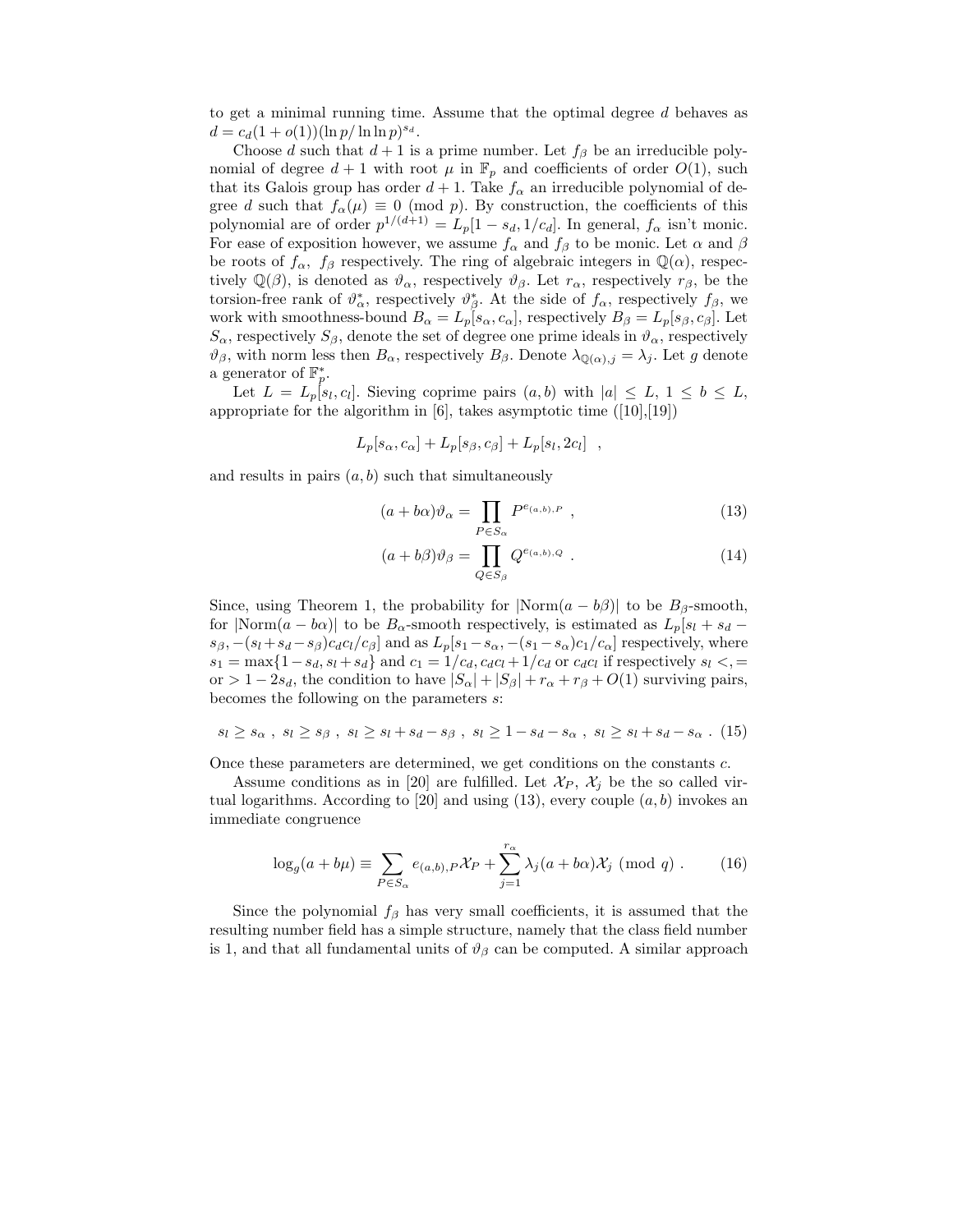as in [17] can then be used. (Note however that if this approach would run too slowly, one can continue as on the  $f_{\alpha}$ -side, as shown in [20].) For every Q in  $S_{\beta}$ , let  $Q = \gamma_Q \vartheta_{\beta}$  with  $\gamma_Q \in \vartheta_{\beta}$  and U the set of fundamental units in  $\vartheta_{\beta}$ . Expression (14) leads to

$$
\log_g(a+b\mu) \equiv \sum_{u \in U} e_{(a,b),u} \log_g \overline{u} + \sum_{Q \in S_\beta} e_{(a,b),Q} \log_g \overline{\gamma_Q} \pmod{q} . \tag{17}
$$

Combining (16) and (17) now yields  $|S_{\alpha}| + |S_{\beta}| + r_{\alpha} + r_{\beta} + O(1)$  equations

$$
\sum_{P \in S_{\alpha}} e_{(a,b),P} \mathcal{X}_P + \sum_{j=1}^{r_{\alpha}} \lambda_j (a - b\alpha) \mathcal{X}_j \equiv
$$
  

$$
\sum_{u \in U} e_{(a,b),u} \log_g \overline{u} + \sum_{Q \in S_{\beta}} e_{(a,b),Q} \log_g \overline{\gamma_Q} \pmod{q}
$$

in unknowns  $\mathcal{X}_P$ ,  $\mathcal{X}_j$ ,  $\log_q \overline{\gamma_Q}$  and  $\log_q \overline{u}$ . This sparse system is solved for its unknowns in time  $L_p[s_\alpha, 2c_\alpha] + L_p[s_\beta, 2c_\beta]$ , using a sparse matrix technique. In order to get a unique non-zero solution of the system, we set  $\log_q \overline{\gamma_Q} = 1$  for a  $Q \in S_{\beta}$  such that  $\overline{\gamma_Q}$  is a generator in  $\mathbb{F}_p^*$ . This ends the pre-computation stage. The running time for this stage is optimal for parameters  $s_{\alpha} = s_{\beta} = s_d = s_l = \frac{1}{3}$ ,  $c_{\alpha} = c_{\beta} = c_l = \left(\frac{8}{9}\right)^{1/3}, c_d = \left(\frac{3}{8}\right)^{1/3}$  and then equals  $L_p\left[\frac{1}{3}, \left(\frac{64}{9}\right)^{1/3}\right]$ .

Set  $K = L_p[s_k, c_k]$ . To find an individual logarithm  $\log_a b$  (mod  $p-1$ ) for  $a, b \in \mathbb{F}_p^*$  and a a generator of  $\mathbb{F}_p^*$ , the following procedure for  $y = a$  and  $y = b$ is executed. Let  $s$  be the largest small prime whose logarithm can be computed from the factor bases. Set  $z = s^i y \mod p$  for  $i = 1$ . (Increase i if no good representation can be found.) Use lattice basis reduction to find quotients

$$
z \equiv \frac{a_0 + a_1 \mu + \dots + a_d \mu^d}{b_0 + b_1 \mu + \dots + b_d \mu^d} \text{ (mod } p),\tag{18}
$$

where  $a_0, a_1, \ldots, a_d, b_0, b_1, \ldots, b_d$  are integers of size  $O(p^{1/(2d+2)})$  such that  $gcd(a_0, a_1, \ldots, a_d) = gcd(b_0, b_1, \ldots, b_d) = 1$ . Check whether both  $\lvert Norm(a_0 +$  $a_1\beta + \cdots + a_d\beta^d$  | and  $\text{Norm}(b_0 + b_1\beta + \cdots + b_d\beta^d)$  | are coprime with the index  $[\vartheta_{\beta}, \mathbb{Z}[\beta]]$  and K-smooth, using a  $L_p[\frac{s_k}{2}, \sqrt{2s_kc_k}]$ -costing ECM-test. From Proposition 2 of [21], applied for  $h_1(X) = a_0 + a_1X + \cdots + a_dX^d$  and  $h_2(X) =$  $b_0 + b_1 X + \cdots + b_d X^d$ , it follows that both norms are  $\leq L_p[s_d, \frac{3s_d c_d}{2}]L_p[1, \frac{1}{2}] =$  $L_p[1, \frac{1}{2}]$ . Using Theorem 1, we see that the probability for these numbers to be simultaneously K-smooth is  $L_p[1 - s_k, -\frac{1-s_k}{c_k}]$ . Since the lattice-reduction only costs time  $L_p[0,3]$ , we conclude that finding a good representation of z takes time  $L_p[1-s_k, \frac{1-s_k}{c_k}]L_p[\frac{s_k}{2}, \sqrt{2s_kc_k}]$ , which is minimal for  $s_k = 2/3$ ,  $c_k = (1/3)^{1/3}$  and then equals  $L_p[\frac{1}{3}, 3^{1/3}]$ . We show that the time needed to execute the rest of the individual logarithm algorithm is less.

One can easily show that the ideals  $(a_0 + a_1\beta + \cdots + a_d\beta^d)\vartheta_\beta$  and  $(b_0 + b_1\beta + \cdots + b_d\beta^d)\vartheta_\beta$  $\cdots + b_d \beta^d$ ) $\vartheta_\beta$  split completely into first degree prime ideals. Thus,

$$
(a_0 + a_1\beta + \cdots + a_d\beta^d)\vartheta_\beta = \prod_{Q \in \tilde{S}_\beta} Q^{\nu_Q} ,(b_0 + b_1\beta + \cdots + b_d\beta^d)\vartheta_\beta = \prod_{Q \in \tilde{S}_\beta} Q^{\nu_Q} ,
$$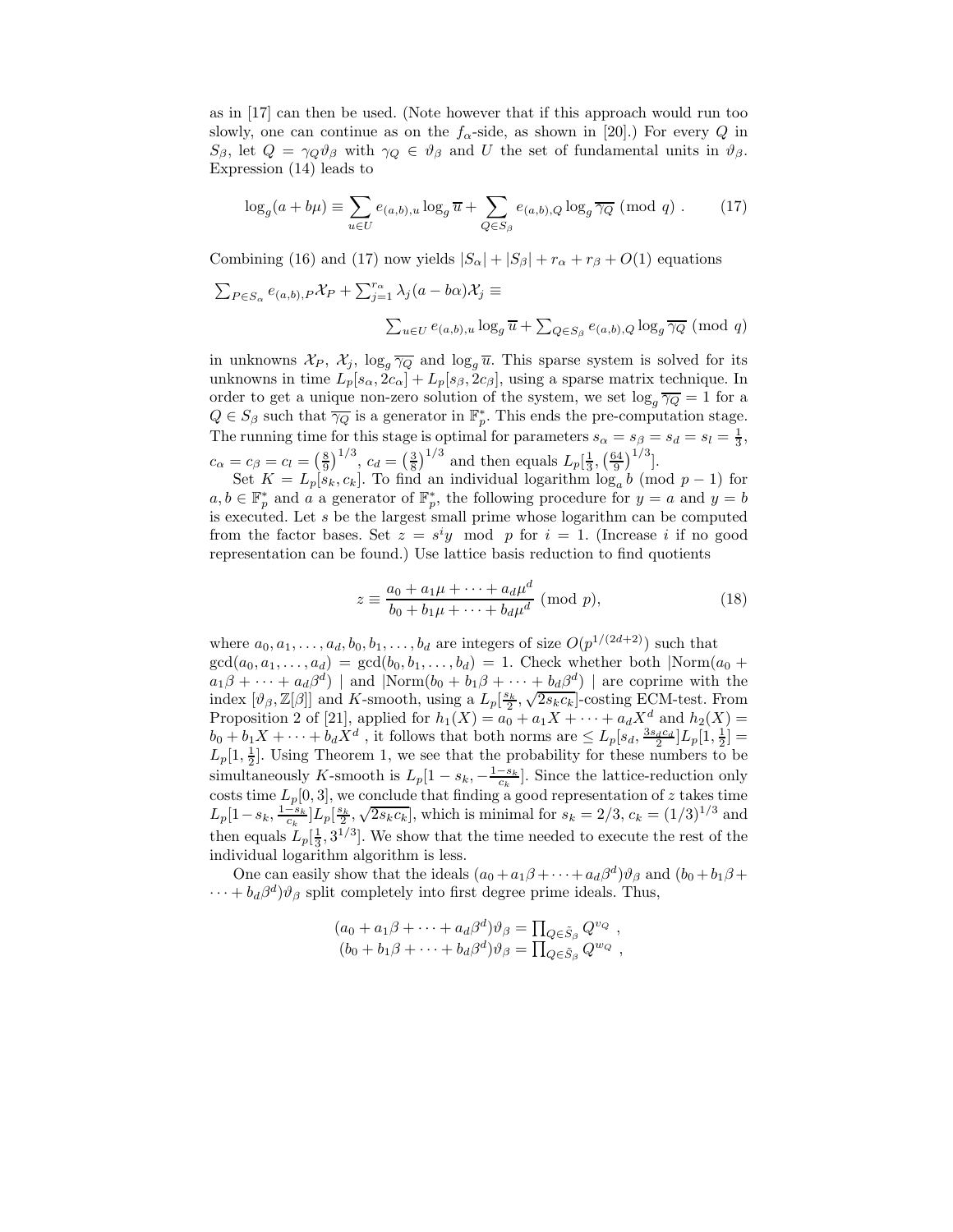for  $\tilde{S}_{\beta}$  a set of degree one prime ideals in  $\vartheta_{\beta}$  with norm less then K. These equalities imply the equations

$$
\log_g(a_0 + a_1\mu + \dots + a_d\mu^d) \equiv \sum_{u \in U} e_{v,u} \log_g \overline{u} + \sum_{Q \in \tilde{S}_{\beta}} v_Q \log_g \overline{\gamma_Q} \pmod{q},
$$
  

$$
\log_g(b_0 + b_1\mu + \dots + b_d\mu^d) \equiv \sum_{u \in U} e_{w,u} \log_g \overline{u} + \sum_{Q \in \tilde{S}_{\beta}} w_Q \log_g \overline{\gamma_Q} \pmod{q}.
$$

Remark that  $\log_q \overline{\gamma_Q}$  is unknown for all  $Q \in \widetilde{S}_{\beta} \setminus S_{\beta}$ . To find these unknown logarithms, we reduce the ideal  $Q$  in a similar way as described above, searching numbers a, b in an appropriate lattice such that  $|b^{d+1}f_\beta(a/b)|/Norm(Q)(\in \mathbb{Z})$ and  $|b^df_\alpha(a/b)|$  are simultaneously Norm $(Q)^\nu$ - smooth for a  $\nu < 1$ . Mediumsized prime ideals at the  $f_{\alpha}$ -side are reduced similarly. One can check that the asymptotical running time for the reduction of prime ideals Q (at any side) with  $L_p[\frac{1}{2}, c_m] < \text{Norm}(Q) \le L_p[\frac{2}{3}, (\frac{1}{3})^{1/3}]$  is minimal for  $\nu = (1/2)^{2/3}$  and then equals  $L_p[\frac{1}{3},(\frac{3}{2})^{1/3}]$ . By taking  $\nu \ge (4 + 4^{1/3})/256^{1/3}$ , time for the reduction of an ideal  $Q$  (at any side) with  $B_{\alpha} = B_{\beta} < \text{Norm}(Q) \leq L_p[\frac{1}{2}, c_m]$  is less then  $L_p\left[\frac{1}{3},\left(\frac{3}{2}\right)^{1/3}\right]$ , where  $c_m$  is a constant. Following an analogous reasoning as in Section 4.3, one can then see that all unknown  $\log_q \overline{\gamma_Q}$  in the above equalities can be determined in time  $L_p[\frac{1}{3},(\frac{3}{2})^{1/3}]$ .

Finally, compute  $\log_q y$  as

$$
\log_g y \equiv -i \log_g s + \log_g (a_0 + a_1 \mu + \dots + a_d \mu^d) - \log_g (b_0 + b_1 \mu + \dots + b_d \mu^d) \pmod{q},
$$

(see (18)) and then determine the asked for  $log_a b \pmod{p-1}$  in the same way as in the former individual logarithm algorithm, thus costing time  $O(\ln^3 p)$ .

We conclude that a seperate individual logarithm stage takes asymptotic time  $L_p[\frac{1}{3}, 3^{1/3}]$ , after a  $L_p[\frac{1}{3}, (\frac{64}{9})^{1/3}]$ -costing pre-computation stage.

## Acknowledgement

The paper was partially written when Professor I.Semaev was staying at the Department of Mathematics, Section Algebra, Catholic University of Leuven under the project Flanders FWO G.0186.02.

We want to thank the anonymous referees for their very detailed and valuable comments.

## References

- 1. Canfield, E., Erdös, P., Pomerance, C.: On a problem of Oppenheim concerning "factorisatio numerorum". J.Number Theory 17 (1983) 1–28
- 2. Coppersmith, D.: Fast Evaluation of Logarithms in Fields of Characteristic Two. IEEE Transactions on Information Theory IT-30 (1984) 587–594
- 3. Coppersmith, D.: Modifications to the Number Field Sieve. J. Cryptology 6 (1993) 169–180
- 4. Coppersmith, D., Odlyzko, A., Schroeppel, R.: Discrete logarithms in  $GF(p)$ . Algorithmica 1 (1986) 1–15